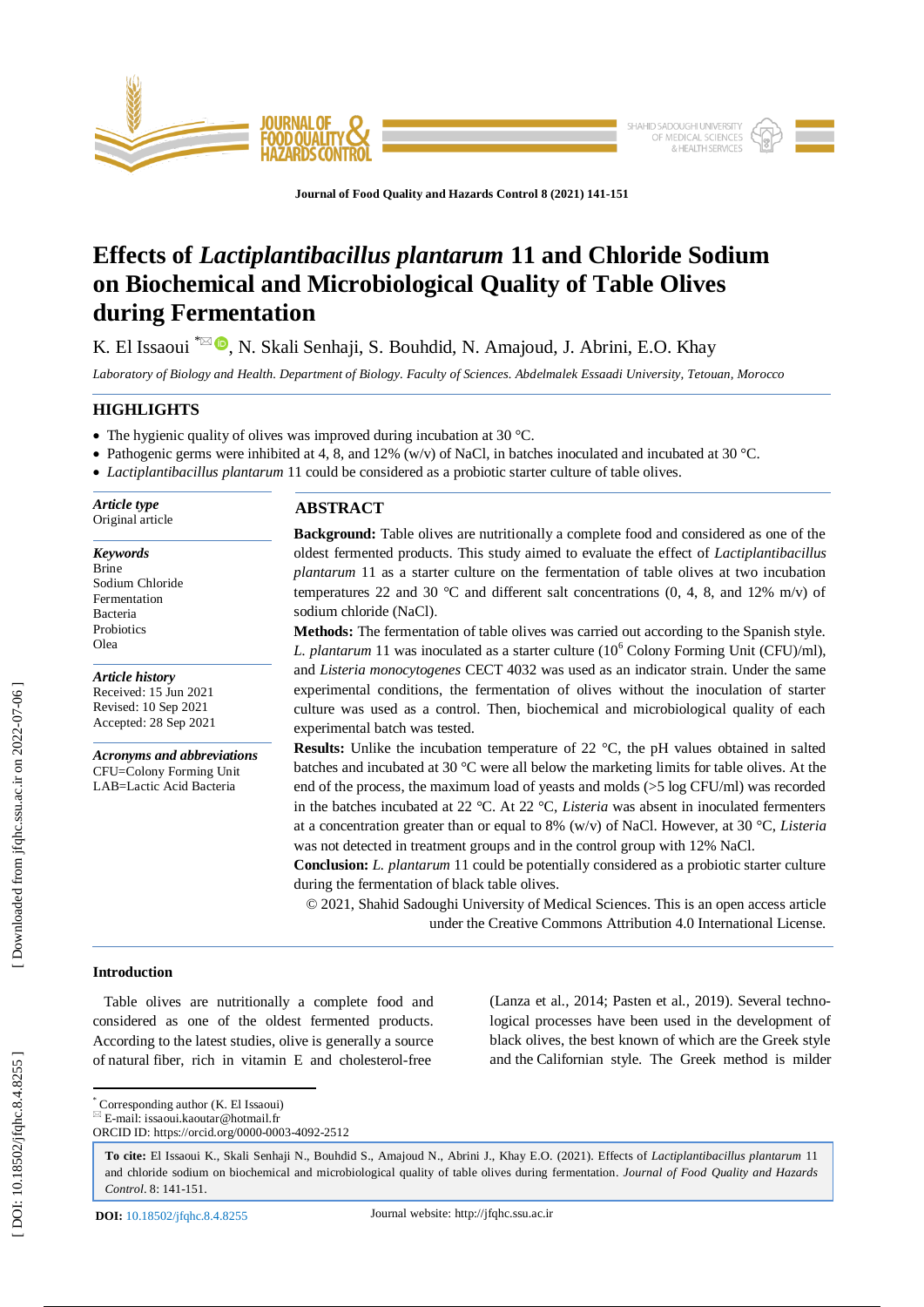and includes washing, natural fermentation in brine and oxidation in air for color enhancement, it is a method based on spontaneous fermentation which is more or less uncontrollable on an industrial scale. The Californian style includes washing, treatment with iron salt and air oxidation, canning, and finally heat treatment. The latter process involves final sterilization, so it is generally considered safer production (De Castro et al., 2019; Grounta et al., 2017).

 To guarantee the quality and microbiological safety of the finished product, preparation of table olives is based on the use of high salt concentrations in fermentation brines, in order to reduce the load of undesirable and pathogenic microorganisms. In Morocco, black olives are produced using concentrations ranging from 6 to 12% (w/v) of sodium chloride (NaCl). On the other hand, black olives of Greek style are brined with 7 to 10% (w/v) of salt for 6 to 12 months of fermentation (Code des pratiques loyales pour les olives de table, 2018). This high concentration of sodium chloride is closely related to serious health problems such as high blood pressure cardiovascular and kidney diseases (He and MacGregor, 2018; Mozaffarian et al*.,* 2014).

 The alkaline treatment of table olives with sodium hydroxide (NaOH) is commonly used for the production of green olives (De Castro et al., 2019). According to the literature, this pre -treatment not only affects the fruit by eliminating the bitter taste resulting from the oleuropein, but it also affects the brine exhibiting the bacterial olives population as was shown by the study of Chammem et al. (2005) that treatment with soda during lactic fermentation of olives contributed to the elimination of coliform population.

 Recently, studies have evaluated the processing of table olives while using reduced concentrations of NaCl (Mateus et al*.,* 2016; Zinno et al*.,* 2017). However, it has already been established that a low concentration of sodium chloride could be responsible for the multiplication of pathogens such as *Clostridium botulinum* (Maslanka et al., 2013). Other research based on comparative studies of olives obtained by spontaneous fermentation and olives produced using a starter culture has suggested that inoculation with appropriate Lactic Acid Bacteria (LAB) as starter culture helps improve and make olives fermentation process more predictable (Anagnostopoulos et al*.,*  2020). The use of *Lactiplantibacillus plantarum* in combination or not with another probiotic strain as a starter culture has been widely used in the production of black olives. Pino et al. (2018) demonstrated the application of *L. plantarum* in the probiotic formulation of black olives as well as a reduction in the concentration of sodium chloride allowed to obtain a final product fulfilling microbiological criteria and exhibiting the most appreciated sensory characteristics.

 In the light of the above, this work aimed to evaluate effects of *L. plantarum* 11 and chloride sodium on biochemical and microbiological quality of table olives during 30 days of fermentation.

## **Materials and methods**

#### *Olive processing and fermentation*

 Black olives of "Moroccan picholine" variety were harvested in the Tangier -Tetouan region of north Morocco in mid-December. The treatment was carried out in batches containing 500 g of fruit and 250 ml of mineral water. Olives were first debittered for 2 h using 2.3% (m/v) of NaOH solution, washed thoroughly with mineral water and subsequently subdivided into control and experimental batches, in which were brined with four different concentrations of sodium chloride, including T0, T4, T8, and T12 that represent 0, 4, 8, and 12% (m/v). Batches T were inoculated with an adequate concentration of *L. plantarum* 11 (10<sup>6</sup> Colony Forming Unit (CFU/ml). However, *Listeria monocytogenes* CECT 4032 was used as model organism and was inoculated in both types of batches.

 Experiments were performed at two different temperatures,  $22\pm2$  and  $30\pm2$  °C, on day 0, 4, 10, 19, 24, and 30 of fermentation. The pH and acidity measurements, as well as microbiological analysis were carried out at specified times. Total phenolic content was determined at the end of fermentation process. All of the experimental tests were carried out in triplicate.

### *Starter culture preparation*

 *L. plantarum* 11 which possessed specific technological and safety characteristics was isolated from table olives in Morocco and identified in laboratory of Microbiology at Jaèn University in Spain (El Issaoui et al., 2021). The strain was cultured twice in MRS broth (Biokar Diagnostics, Beauvais, France) for 24 h at 30 ºC, second inoculation was carried out in MRS broth at 4.5% (w/v) of NaCl to allow isolate to adapt to saline environments (De Castro et al., 2019). The culture was centrifuged at 8 000 rpm for 15 min using a model centrifuge (Hettich universal 230), and washed with saline solution  $(0.9\% (w/v))$ NaCl). Pellet was re -suspended in brine of the corresponding batches at a concentration of  $10^6$  CFU/ml.

## *Preparation of indicator strain*

 *L. monocytogenes* CECT 4032 was revivified twice in a BHI broth (Biokar Diagnostics, Beauvais, France). Second revivification was carried out on BHI broth at 4.5% (w/v) of NaCl. After incubation at 37 °C for 18 h, the culture was centrifuged at 8 000 rpm for 15 min, then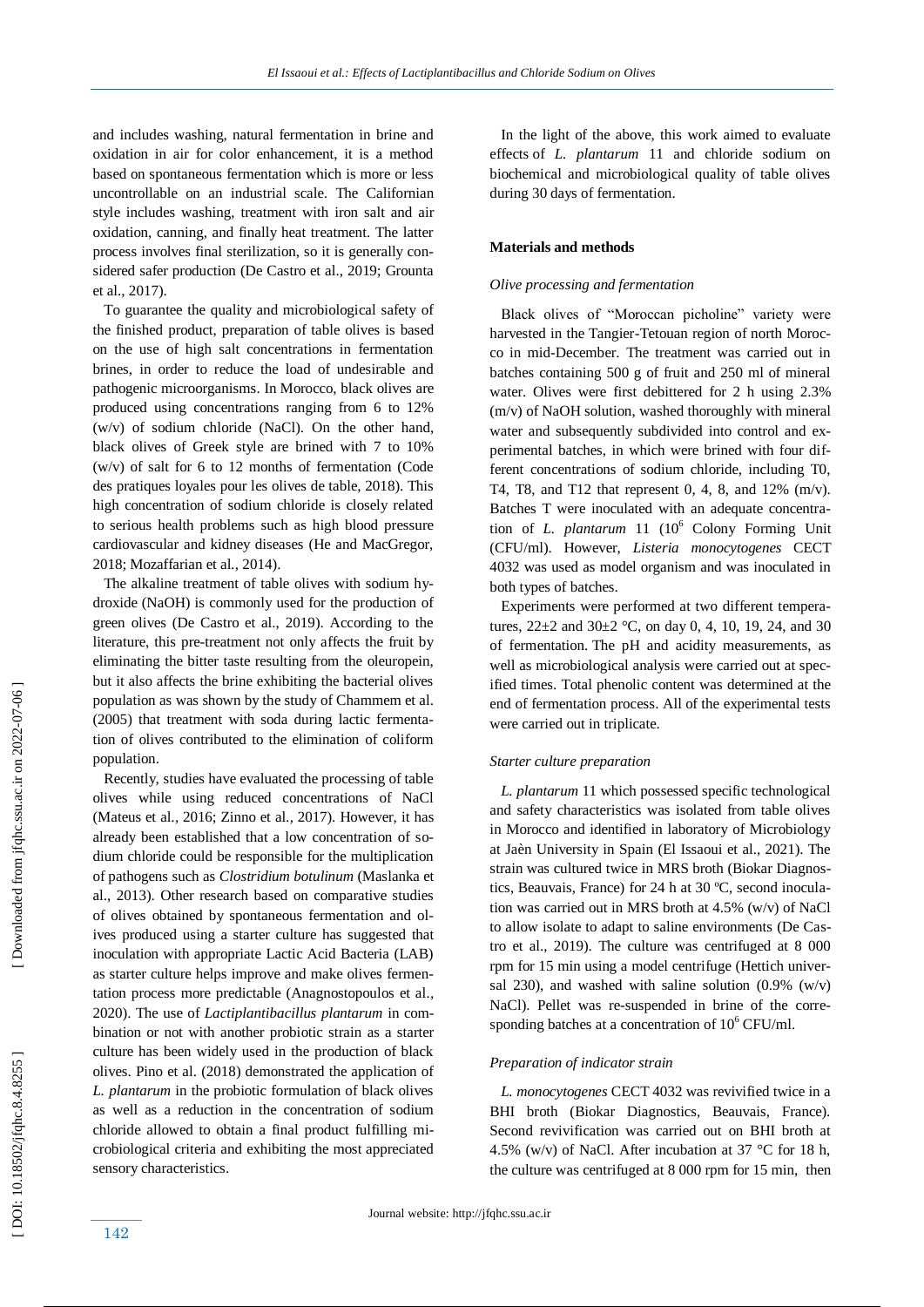washed with saline solution (0.9% (w/v) NaCl) and pellet obtained was re -suspended in brine of all samples at a final concentration of  $10^4$  CFU/ml.

#### *Biochemical analysis*

### *-pH and acidity*

 The pH values of brines were monitored by a pH meter (PHSJ -3F, China). Total free acidity was measured by titration of the brine using 0.1 N sodium hydroxide (NaOH).

#### *-Total phenolic content*

 The quantification of total phenolic compounds contained in olive pulp was carried out by the method of Folin Ciocalteu (Singleton et al., 1999). Total phenolic content of the extracts was expressed as μg of Gallic Acid Equivalents (GAE) per mg of sample in dry weight (μg/mg). Three ml of the olive pulp were added to 3 ml of hexane (v/v). The delipidated pulp was collected after complete separation into two phases: hexane (supernatant) and the delipidated pulp (pellet) ready for liquidliquid extraction. Three ml of ethyl acetate was added to 3 ml of delipidated pulp (v/v). After centrifugation, the organic phase rich in phenolic compounds undergoes evaporation under vacuum using a rotary evaporator at 75 °C. The dry residue was stored in 3 ml of methanol at -18 °C and this solution was used for the determination of the phenolic compounds (Gueboudji et al., 2021). The dosage of the total polyphenols was determined by spectrophotometry. In glass hemolysis tubes, a volume of 0.3 ml of each extract was added, with a mixture of 1.5 ml of 10 -fold diluted Folin -Ciocalteu reagent and 1.2 ml of sodium carbonate (Na2CO3) at 7.5%. The tubes are shaken and stored for 30 min at 40 °C. The absorbance was read at 765 nm (Wabaidur et al., 2020).

#### *Microbiological analysis*

 Microbiological analysis of olive brines was carried out by counting the total mesophilic bacteria, total and fecal coliforms, yeasts and molds, LAB, *Listeria* and *Staphylococcus* respectively on Plate Count Agar, Deoxycholate Lactose agar, Sabouraud agar, de Man Rogosa & Sharp agar, Palcam agar and Baird Parker agar respectively (all provided from Biokar Diagnostics, Beauvais, France). Incubation was carried out for 24 to 48 h (up to 96 h for *Listeria*), at 30 °C for LAB, at 44 °C for fecal coliforms and at 37 °C for the rest (Anagnostopoulos et al*.,* 2020).

#### *Statistical analysis*

 Statistical tests were performed using SPSS statistical software (IBM SPSS software version 16.0). Statistical analysis of the data was performed using a unidirectional analysis of variance (ANOVA) in order to test the differences between fermentation conditions (inoculation with starter culture, salt concentration and incubation temperature); significant differences were expressed at  $p<0.05$ . The post -hoc Tukey test was used to assess the overall differences between the samples.

## **Results**

#### *Biochemical changes*

 According to the results, the lowest pH values were revealed by brines incubated at 30 °C compared to 22 °C (Figures 1 and 2). For T0% and T4%, at 30 °C, rapid acidification of the medium was recorded in the batches test and controls, whose pH values dropped faster (during the first 2 days) to more than 3 units. Uninoculated brines added with a concentration greater than or equal to 4% (w/v) of sodium chloride and incubated at 30 °C, showed pH values close to 4.3. However, only the brine of T4% (30°C) which was the most acidified (4.28) as shown in Figure 2.

 Unlike pH, high values of titratable acidity were recorded in batches incubated at 22 °C. The production of acids in experimental and control samples was relevant in the presence of a salt concentration less than or equal to 4% w/v (Figure 3), but this production was significantly higher  $(p<0.05)$  in uninoculated brines. Results of total phenol content were determined and expressed as μg/mg of GAE. The values recorded were between 17.64 and 41.2 μg/mg. The highest concentration was obtained at 22 °C in experimental batches brined with 4% (w/v) of NaCl. However, the lowest value of total phenol content was obtained at the same incubation temperature in the control samples brined with 12% (w/v) of salt (Table 1).

 By comparing inoculated and uninoculated batches, it can be seen that values obtained in the assays inoculated with *L. plantarum* 11 were significantly higher (*p*<0.05) than those of the control, since three experimental batches (T4% at 22 °C, T0%, and T12% at 30 °C), showed a total phenol concentration greater than 30 μg/mg, compared to a single control batch (C12% at 30  $^{\circ}$ C) as illustrated in Figure 4. As clearly observed, total phenols content recorded in the raw material (untreated olives) was greater than 46 μg/mg, which was significantly higher (*p*<0.05) than the content after fermentation.

### *Microbiological changes*

Microbial counts expressed in  $log_{10}$  CFU/ml of both treatment and control batches, added with different salt concentrations (0, 4, 8, and 12%) and incubated at 22 and 30 °C, are recorded in Tables 2 and 3. Highly significan t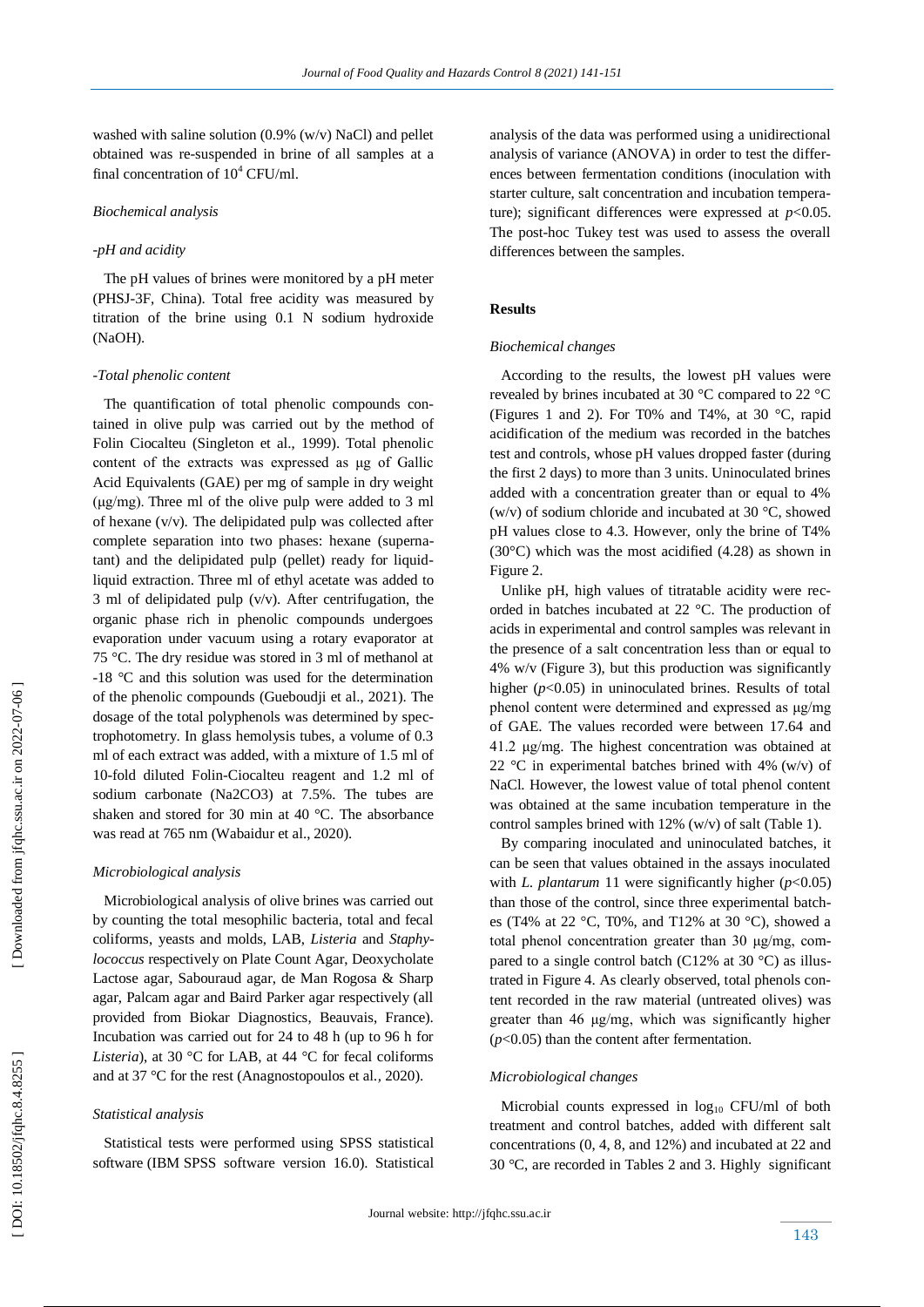differences were observed between inoculated and uninoculated assays  $(p<0.05)$ . A high level of mesophilic population was detected in the control samples. At 22 °C and in the presence of a concentration less than or equal to 8% (w/v) of salt, a significant decrease was observed. Identical behavior was recorded at 30 °C for salt -free brine and brine added with 4% (w/v) of NaCl (Table 3).

 Data from statistical analysis revealed that olives inoculation with *L. plantarum* 11 as starter culture, significantly affected the evolution of coliform population during fermentation (Table 2). At 22 °C, total and fecal coliforms load persisted throughout fermentation process excepted for T8%, the growth was completely inhibited after 24 days. The highest values were obtained in salt free control assays, with 3.6 and 3.2 log CFU/ml respectively for total and faecal coliforms (Table 2).

 At 30 °C, an almost constant evolution of yeasts and molds was detected in free -salt brine of experimental and control batches. However, brines with 0% and 4% (w/v) of NaCl, showed a slight increase. In fact, the concentrations of yeasts and molds have been generally increased in the presence of 8 and 12% (w/v) of salt. Incubation at 22 °C favored increase in yeast and mold concentrations in all tested assays, excepted for T8% and C8% which showed a reduction in the load of these microorganisms as a function of fermentation time. The lowest value (3.45 log CFU/ml) was recorded after 30 days of fermentation in T8%.

 In case of LAB, the population was present in experimental and control samples throughout the fermentation. In uninoculated samples, the highest values were detected after 19 days of fermentation at 30 °C, except for C0%. However, in experimental samples, the highest values (> 6 log CFU/ml), was obtained after at least 10 days of fermentation. At the end of the process, T4% and T8% batches showed the highest concentrations.

 At 22 °C, LAB multiplication reached its maximum at the end of fermentation process for all tested samples. Values ranging from 6.1 to 6.6 log CFU/ml were recorded in assays inoculated with starter culture, compared to 5.1 and 5.6 log CFU/ml in the case of uninoculated samples. Statistical analysis of lactic population showed no significant difference between experimental and control tests  $(p>0.05)$ .

 With regard to *Staphylococcus* and *Listeria*, highly significant differences (*p*<0.05) were observed between treatment and control batches. For *Staphylococcus*, no growth was detected in T0% and T4% assays incubated at 30 °C. On the other hand, 4.38 and 4.53 log CFU/ml were obtained in T8% and T12%. These values disappeared later after 10 (T8%) and 24 (T12%) days of fermentation. Regarding the controls, only C12% was devoid of this pathogen at the end of the process. At 22 °C, there was no remarkable difference between treatment and control batches, *Staphylococcus* was present throughout the fermentation period.

 *Listeria* did not detect regularly during analysis periods. On the day 4 of fermentation at 30 °C, no colony was counted in the samples of T8% and T12%. Values were then positive (4.84 and 3.4 log CFU/ml, respectively for T8% and T12%) and disappeared after 30 days. For C12%, *Listeria* was detected only after 10 days of fermentation  $(p<0.013)$ . Similar results have been obtained during fermentation at 22 °C, *Listeria* was not detected in T8% and T12% after 30 days of fermentation. However, the other samples showed different concentrations.

| <b>Table 1:</b> Total phenol content expressed in inoculated and uninoculated brines |  |  |
|--------------------------------------------------------------------------------------|--|--|
|--------------------------------------------------------------------------------------|--|--|

| Incubation temperature $(^{\circ}C)$ | <b>Extract</b> | <b>Phenol content</b><br>(µg of GAE/mg of SDW) |
|--------------------------------------|----------------|------------------------------------------------|
| ٠                                    | Raw material   | $46.12 \pm 0.14$ <sup>i</sup>                  |
| $22 \pm 2$ °C                        | T0%            | $25.08 \pm 0.21$ <sup>d</sup>                  |
|                                      | T4%            | $41.20 \pm 0.30$ <sup>h</sup>                  |
|                                      | T8%            | $20.09 \pm 0.01$ e                             |
|                                      | T12%           | $20.44 \pm 0.05$ <sup>f</sup>                  |
|                                      | CO%            | $18.68 \pm 0.11$ <sup>c</sup>                  |
|                                      | C4%            | $25.32 \pm 0.02$ <sup>g</sup>                  |
|                                      | C8%            | $18.00\pm0.70^{b}$                             |
|                                      | C12%           | $17.64 \pm 0.10^{\text{a}}$                    |
| $30\pm2$ °C                          | T0%            | 32.92 $\pm$ 0.13 $^{\circ}$                    |
|                                      | T4%            | $25.32 \pm 0.09$ °                             |
|                                      | T8%            | $29.36 \pm 0.08$ <sup>d</sup>                  |
|                                      | T12%           | 32.12 $\pm$ 0.01 $\degree$                     |
|                                      | CO%            | $18.6 \pm 0.14$ <sup>a</sup>                   |
|                                      | C4%            | $26.00 \pm 0.71$ °                             |
|                                      | C8%            | $23.68 \pm 0.39$ <sup>b</sup>                  |
|                                      | C12%           | $23.12 \pm 0.01$ <sup>e</sup>                  |

a, b, c, d, e, f, g, h and i, the means in the same column with a different exponent are significantly different (*p*<0.05); GAE: gallic acid equivalent; SDW: sample in dry weight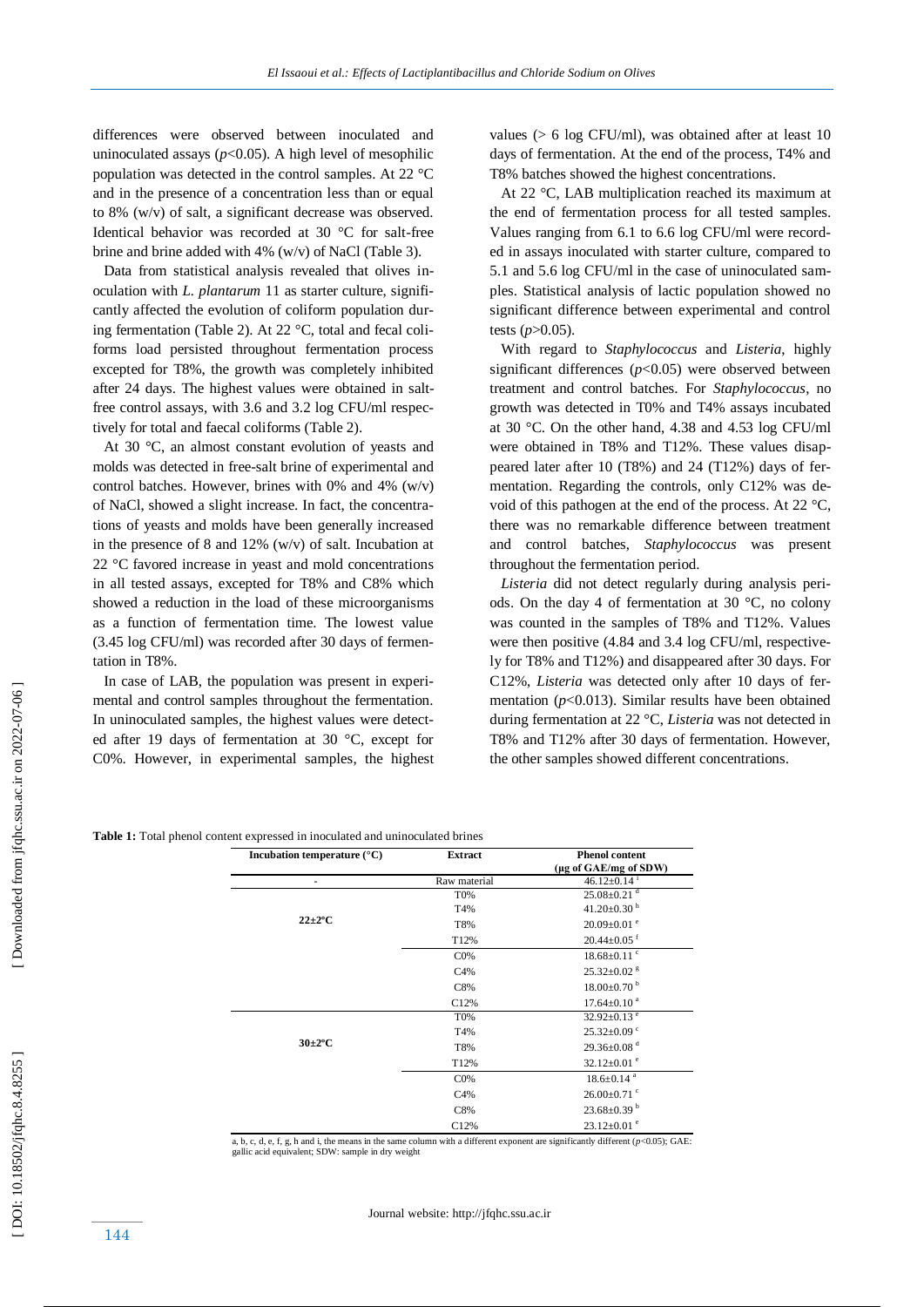|                      | Days of fermentation at 22 °C  |                               |                               |                                |                               |
|----------------------|--------------------------------|-------------------------------|-------------------------------|--------------------------------|-------------------------------|
|                      | 4                              | 10                            | 19                            | 24                             | 30                            |
| Mesophilic bacteria  |                                |                               |                               |                                |                               |
| T0%                  | $4.75 \pm 0.24$ <sup>a</sup>   | $4.64 \pm 0.06$ <sup>bc</sup> | $4.62 \pm 0.07$ <sup>d</sup>  | $4.59 \pm 0.03$ <sup>c</sup>   | $4.29 \pm 0.02$ <sup>t</sup>  |
| T4%                  | $5.29 \pm 0.32$ <sup>c</sup>   | $4.54 \pm 0.15^b$             | $4.50 \pm 0.03$ <sup>c</sup>  | $4.34 \pm 0.03$ <sup>bc</sup>  | $4.17 \pm 0.10^e$             |
| T8%                  | $5.67 \pm 0.07$ <sup>d</sup>   | $5.21 \pm 0.04$ <sup>d</sup>  | $3.77 \pm 0.22^a$             | $3.70 \pm 0.18^a$              | $3.12 \pm 0.22^a$             |
| T12%                 | $5.39 \pm 0.42$ <sup>c</sup>   | $4.29 \pm 0.05^{\text{a}}$    | $4.24 \pm 0.28^b$             | $3.90 \pm 0.07$ <sup>ab</sup>  | $3.71 \pm 0.25^b$             |
| CO%                  | $5.00 \pm 0.28^b$              | $4.87 \pm 0.12$ <sup>c</sup>  | $4.77 \pm 0.05^e$             | $4.70 \pm 0.10^c$              | $4.61 \pm 0.03$ <sup>g</sup>  |
| C4%                  | $4.90 \pm 0.02^b$              | $4.77 \pm 0.23$ <sup>ce</sup> | $4.55 \pm 0.72$ <sup>cd</sup> | $4.50 \pm 0.20$ <sup>bc</sup>  | $3.87 \pm 0.07$ <sup>c</sup>  |
| C8%                  | $5.99 \pm 0.19^e$              | $5.30 \pm 0.05$ <sup>d</sup>  | $4.64 \pm 0.14$ <sup>d</sup>  | $4.50 \pm 0.14$ <sup>bc</sup>  | $4.00 \pm 0.12$ <sup>d</sup>  |
| C12%                 | $5.77 \pm 0.02^{\rm d}$        | $5.4 \pm 0.14^e$              | $4.61 \pm 0.04$ <sup>d</sup>  | $4.59 \pm 0.03$ <sup>c</sup>   | $4.54 \pm 0.40^8$             |
| Total coliforms      |                                |                               |                               |                                |                               |
| <b>T0%</b>           | $3.24 \pm 0.15$ <sup>c</sup>   | $3.22 \pm 0.63^c$             | $3.22 \pm 0.84$ <sup>c</sup>  | $3.20 \pm 0.19$ <sup>d</sup>   | $3 \pm 0.09^{\circ}$          |
| T4%                  | $3.66 \pm 0.44$ <sup>d</sup>   | $3.60 \pm 0.29$ <sup>d</sup>  | $3.55 \pm 0.44$ <sup>d</sup>  | $3.40 \pm 0.29$ <sup>d</sup>   | $3.22 \pm 0.11$ <sup>c</sup>  |
| T8%                  | $2.40 \pm 0.22$ <sup>a</sup>   | $2.05 \pm 0.25^a$             | $2.30 \pm 0.39^a$             | $0^{\rm a}$                    | $0^a$                         |
| T12%                 | $3.00 \pm 0.19^b$              | $3.12 \pm 0.52$ <sup>bc</sup> | $3.01 \pm 0.34^b$             | $2.70 \pm 0.33$ <sup>c</sup>   | $2.49 \pm 0.23$ <sup>bc</sup> |
| CO%                  | $3.88 \pm 0.21^e$              | $3.60 \pm 0.32$ <sup>d</sup>  | $3.69 \pm 0.79$ <sup>d</sup>  | $3.66 \pm 0.51$ <sup>e</sup>   | $3.60 \pm 0.06$ <sup>c</sup>  |
| C4%                  | $3.90 \pm 0.10^e$              | $3.01 \pm 0.33^b$             | $3.60 \pm 0.56$ <sup>d</sup>  | $3.6 \pm 0.28^e$               | $3.00 \pm 0.14$ °             |
| C8%                  | $2.49 \pm 0.11^a$              | $2.09 \pm 0.08^a$             | $2.43 \pm 0.11^a$             | $2.00 \pm 0.31^b$              | $1.94 \pm 0.10^b$             |
| C12%                 | $3.51 \pm 0.34$ <sup>d</sup>   | $3.30 \pm 0.22$ <sup>c</sup>  | $3.23 \pm 0.18$ <sup>c</sup>  | $3.31 \pm 0.36$ <sup>d</sup>   | $3.20 \pm 0.15$ <sup>c</sup>  |
| Fecal coliforms      |                                |                               |                               |                                |                               |
| T0%                  | $3.11 \pm 0.21$ <sup>c</sup>   | $3.00 \pm 0.04$ <sup>c</sup>  | $2.89 \pm 0.11^b$             | $2.76 \pm 0.79$ <sup>d</sup>   | $2.60 \pm 0.13$ <sup>d</sup>  |
| T4%                  | $3.08 \pm 0.05$ <sup>c</sup>   | $3.02 \pm 0.55$ <sup>c</sup>  | $2.80 \pm 0.24^b$             | $2.51 \pm 0.29$ <sup>c</sup>   | $2.30 \pm 0.29$ <sup>c</sup>  |
| T8%                  | $2.39 \pm 0.05^b$              | $2.36 \pm 0.02^b$             | $1.47 \pm 0.02^a$             | $0^a$                          | $0^a$                         |
| T12%                 | $3.15 \pm 0.04$ <sup>c</sup>   | $2.90\pm0.24$ <sup>c</sup>    | $2.70 \pm 0.04^b$             | $2.56 \pm 0.16^d$              | $2.24 \pm 0.14$ <sup>c</sup>  |
| CO%                  | $3.60 \pm 0.11$ <sup>e</sup>   | $3.46 \pm 0.66$ <sup>d</sup>  | $3.30 \pm 0.27$ <sup>c</sup>  | $3.26 \pm 0.70^e$              | $3.20 \pm 0.31^e$             |
| C4%                  | $3.41 \pm 0.11$ <sup>d</sup>   | $3.3 \pm 0.06^d$              | $3.20 \pm 0.15$ <sup>c</sup>  | $3.11 \pm 0.30^e$              | $3.00 \pm 0.07$ <sup>e</sup>  |
| C8%                  | $2.00 \pm 0.25$ <sup>a</sup>   | $1.35 \pm 0.08^a$             | $1.29 \pm 0.31$ <sup>a</sup>  | $1.20 \pm 0.36^b$              | $1.05 + 0.33^{b}$             |
| C12%                 | $3.41 \pm 0.17$ <sup>d</sup>   | $3.30 \pm 0.23$ <sup>d</sup>  | $2.82 \pm 0.21^b$             | $3.10 \pm 0.19^e$              | $2.70 \pm 0.27$ <sup>d</sup>  |
| Yeasts and Molds     |                                |                               |                               |                                |                               |
| <b>T0%</b>           | $3.58 \pm 0.33$ <sup>d</sup>   | $4.01 + 0.42^d$               | $5.02 + 0.30^d$               | $5.39 \pm 0.11$ <sup>d</sup>   | $5.47 \pm 0.12$ <sup>d</sup>  |
| T4%                  | $3.08 \pm 0.61$ <sup>a</sup>   | $3.82 \pm 0.38$ <sup>c</sup>  | $5.00 \pm 0.19$ <sup>d</sup>  | $5.11 \pm 0.40^c$              | $5.26 \pm 0.19$ <sup>c</sup>  |
| T8%                  | $4.30 \pm 0.13$ <sup>f</sup>   | $4.27 \pm 0.35^e$             | $3.77 \pm 0.29^b$             | $3.69 \pm 0.16^a$              | $3.45 \pm 0.20^a$             |
| T12%                 | $3.19 \pm 0.39^b$              | $3.40 \pm 0.40^a$             | $3.63 \pm 0.29$ <sup>a</sup>  | $5.12 \pm 0.18$ <sup>c</sup>   | $5.25 \pm 0.20$ <sup>c</sup>  |
| CO%                  | $3.92 \pm 0.36^e$              | $4.03 \pm 1.15$ <sup>d</sup>  | $5.79 \pm 0.11$ <sup>g</sup>  | $5.73 \pm 0.25$ <sup>t</sup>   | $5.87 \pm 0.09^e$             |
| C4%                  | $3.41 \pm 0.94$ <sup>c</sup>   | $3.57 \pm 1.13^b$             | $5.68 \pm 0.36$ <sup>f</sup>  | $5.84 \pm 0.32$ <sup>g</sup>   | $5.96 \pm 0.19^e$             |
| C8%                  | $4.53 \pm 0.35$ <sup>g</sup>   | $4.59 \pm 0.63$ <sup>t</sup>  | $4.39 \pm 0.33$ <sup>c</sup>  | $4.18 \pm 0.32^b$              | $4.21 \pm 0.23^b$             |
| C12%                 | $3.92 \pm 0.18^e$              | $4.30{\pm}0.48^{\rm e}$       | $5.18 \pm 0.50^e$             | $5.44 \pm 0.22$ <sup>e</sup>   | $5.50 \pm 0.39$ <sup>d</sup>  |
| Lactic acid bacteria |                                |                               |                               |                                |                               |
| <b>T0%</b>           | $5.20 \pm 0.06$ <sup>cd</sup>  | $5.40 \pm 0.26$ <sup>bc</sup> | $5.90 \pm 0.1$ <sup>d</sup>   | $5.95 \pm 0.26$ <sup>c</sup>   | $6.10 \pm 0.60$ <sup>c</sup>  |
| T4%                  | $5.10 \pm 0.43$ <sup>bc</sup>  | $5.50 \pm 0.18$ <sup>c</sup>  | $6.00 \pm 0.25$ <sup>d</sup>  | $6.12 \pm 0.20$ <sup>d</sup>   | $6.24 \pm 0.62$ <sup>c</sup>  |
| T8%                  | $4.08 \pm 0.58$ <sup>a</sup>   | $5.21 \pm 0.05^b$             | $5.57 \pm 1.14$ <sup>c</sup>  | $6.07 \pm 0.31$ c <sup>d</sup> | $6.31 \pm 0.35$ <sup>c</sup>  |
| T12%                 | $4.91 \pm 0.19^b$              | $5.45 \pm 0.10^c$             | $6.52 \pm 0.31^e$             | $6.55 \pm 0.10^e$              | $6.60 \pm 0.32$ <sup>d</sup>  |
| CO%                  | $5.00 \pm 0.15$ <sup>c</sup>   | $5.00 \pm 0.25$ <sup>a</sup>  | $5.10 \pm 0.10^a$             | $5.30 \pm 0.05^{ab}$           | $5.30 \pm 0.37$ <sup>a</sup>  |
| C4%                  | $4.90 \pm 0.15^b$              | $5.00 \pm 0.50$ <sup>a</sup>  | $5.00 \pm 0.23$ <sup>a</sup>  | $5.20 \pm 0.94$ <sup>a</sup>   | $5.10 \pm 0.64$ <sup>a</sup>  |
| C8%                  | $5.17 \pm 0.12$ <sup>cd</sup>  | $5.21 \pm 0.22^b$             | $5.31 \pm 0.40^b$             | $5.46 \pm 0.39^b$              | $5.60 \pm 0.07^b$             |
| C12%                 | $5.31 \pm 0.23$ <sup>d</sup>   | $5.32 \pm 0.13$ <sup>bc</sup> | $5.34 \pm 0.07^{\circ}$       | $5.35 \pm 0.16^b$              | $5.38 \pm 0.05^{ab}$          |
| Staphylococcus       |                                |                               |                               |                                |                               |
| <b>T0%</b>           | $3.24 \pm 0.02^c$              | $3.24 \pm 0.12^b$             | $3.22 \pm 0.19^e$             | $3.20 \pm 0.16$ °              | $3.00 \pm 0.08$ <sup>c</sup>  |
| T4%                  | $3.27 \pm 0.12^d$              | $3.18 \pm 0.21^b$             | $3.15 \pm 0.10^4$             | $3.11 \pm 0.08$ <sup>c</sup>   | $3.10 \pm 0.05$ <sup>c</sup>  |
| T8%                  | $2.84 \pm 0.20^a$              | $3.91 \pm 0.17$ <sup>c</sup>  | $2.00 \pm 0.13^a$             | $2.00 \pm 0.10^a$              | $2.10 \pm 0.08$ <sup>a</sup>  |
| T12%                 | $2.96\!\pm\!0.25^{\mathrm{b}}$ | $2.90{\pm}0.04^{\mathrm{a}}$  | $2.85 \pm 0.37^b$             | $2.80{\pm}0.18^{\mathrm{b}}$   | $2.77 \pm 0.09^b$             |
| CO%                  | $3.87 \pm 0.31$ <sup>e</sup>   | $3.84 \pm 0.24$ <sup>c</sup>  | $3.75 \pm 0.09$ <sup>f</sup>  | $3.81{\pm}0.11^{\rm d}$        | $3.78 \pm 0.12^e$             |
| C4%                  | $3.93 \pm 0.04^t$              | $3.90 \pm 0.06$ <sup>c</sup>  | $3.92 \pm 0.04$ <sup>g</sup>  | $3.87 \pm 0.03$ <sup>d</sup>   | $3.89 \pm 0.06^e$             |
| C8%                  | $4.53 \pm 0.10^8$              | $4.00 \pm 0.04$ <sup>c</sup>  | $3.00 \pm 0.03$ <sup>c</sup>  | $2.10 \pm 0.50^a$              | $3.50 \pm 0.07$ <sup>d</sup>  |
| C12%                 | $3.92 \pm 0.06$ <sup>f</sup>   | $3.88 \pm 0.13^c$             | $4.00 \pm 0.07$ <sup>h</sup>  | $3.84 \pm 0.16^d$              | $3.80 \pm 0.05^e$             |
| Listeria             |                                |                               |                               |                                |                               |
| <b>T0%</b>           | $4.74 \pm 0.20$ <sup>c</sup>   | $6.88 \pm 0.02$ <sup>g</sup>  | $6.84 \pm 0.06$ <sup>g</sup>  | $5.95 \pm 0.08$ <sup>g</sup>   | $4.84 \pm 0.50^e$             |
| T4%                  | $6.76 \pm 0.73$ <sup>t</sup>   | $6.69 \pm 0.18$ <sup>f</sup>  | $6.54 \pm 0.51$ <sup>f</sup>  | $5.92 \pm 0.17$ <sup>g</sup>   | $3.50 \pm 0.10$ <sup>g</sup>  |
| T8%                  | $4.30 \pm 0.15^a$              | $3.45 \pm 0.02^b$             | $0^a$                         | $1.40 \pm 0.23^b$              | $0^{\rm a}$                   |
| T12%                 | $4.30 \pm 0.32$ <sup>a</sup>   | $1.01 \pm 0.15^a$             | $4.84 \pm 0.05$ <sup>d</sup>  | $0^{\rm a}$                    | $0^a$                         |
| CO%                  | $7.67 \pm 0.06$ <sup>g</sup>   | $7.00 \pm 0.31$ <sup>h</sup>  | $5.93 \pm 0.12$ <sup>e</sup>  | $4.84 \pm 0.11$ <sup>t</sup>   | $5.30 \pm 0.50$ <sup>f</sup>  |
| C4%                  | $4.47 \pm 0.21^b$              | $5.75 \pm 0.88^e$             | $0^a$                         | $4.59 \pm 0.04^e$              | $2.80 \pm 0.03^b$             |
| C8%                  | $5.98 \pm 0.01^e$              | $5.53 \pm 0.13$ <sup>d</sup>  | $4.39 \pm 0.11$ <sup>c</sup>  | $3.30 \pm 0.54$ <sup>d</sup>   | $1.17 \pm 0.05^{\text{d}}$    |
| C12%                 | $5.77 \pm 0.10^{\circ}$        | $4.00 \pm 0.65$ <sup>c</sup>  | $3.58 \pm 0.19^b$             | $2.29 \pm 0.08$ <sup>c</sup>   | $1.55 \pm 0.01^c$             |

**Table 2:** Microbial counts (log CFU/ml) of inoculated and uninoculated assays during fermentation at 22 °C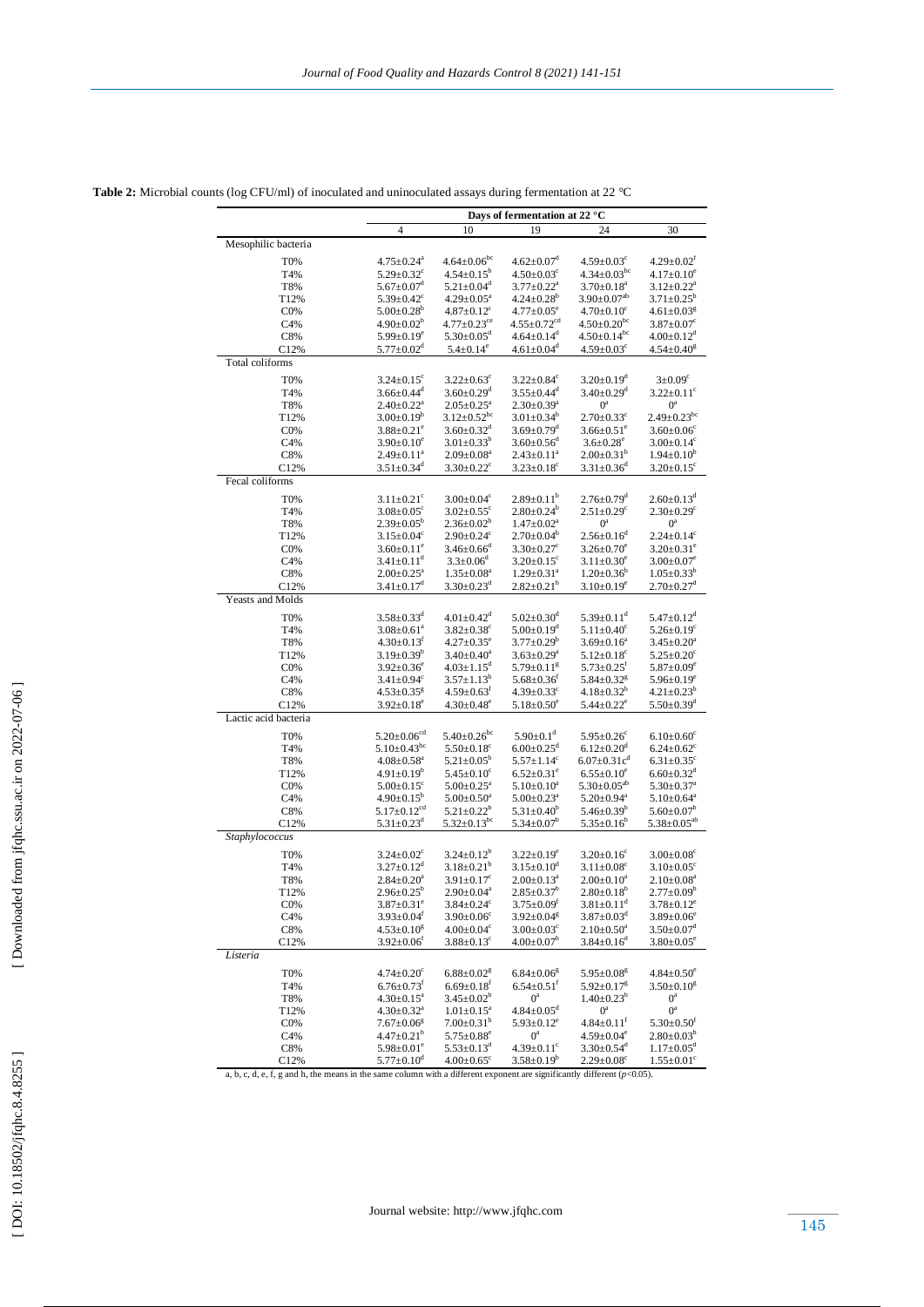| Days of fermentation at 30 °C             |                                                                                                                                                                                                                                                                                                                                                                                                                                                                                                                                                                                                                                                                                                                                                                                                                                                                                                              |                                                                                                                                                                                                                                                                                                                                                                                                                                                                                                                                                                                                                                                                                                                                                                                                                 |                                                                                                                                                                                                                                                                                                                                                                                                                                                                                                                                                                                                                                                                                                                                                                                                                             |                                                                                                                                                                                                                                                                                                                                                                                                                                                                                                                                                                                                                                                                                                                                                                                                    |  |
|-------------------------------------------|--------------------------------------------------------------------------------------------------------------------------------------------------------------------------------------------------------------------------------------------------------------------------------------------------------------------------------------------------------------------------------------------------------------------------------------------------------------------------------------------------------------------------------------------------------------------------------------------------------------------------------------------------------------------------------------------------------------------------------------------------------------------------------------------------------------------------------------------------------------------------------------------------------------|-----------------------------------------------------------------------------------------------------------------------------------------------------------------------------------------------------------------------------------------------------------------------------------------------------------------------------------------------------------------------------------------------------------------------------------------------------------------------------------------------------------------------------------------------------------------------------------------------------------------------------------------------------------------------------------------------------------------------------------------------------------------------------------------------------------------|-----------------------------------------------------------------------------------------------------------------------------------------------------------------------------------------------------------------------------------------------------------------------------------------------------------------------------------------------------------------------------------------------------------------------------------------------------------------------------------------------------------------------------------------------------------------------------------------------------------------------------------------------------------------------------------------------------------------------------------------------------------------------------------------------------------------------------|----------------------------------------------------------------------------------------------------------------------------------------------------------------------------------------------------------------------------------------------------------------------------------------------------------------------------------------------------------------------------------------------------------------------------------------------------------------------------------------------------------------------------------------------------------------------------------------------------------------------------------------------------------------------------------------------------------------------------------------------------------------------------------------------------|--|
| 4                                         | 10                                                                                                                                                                                                                                                                                                                                                                                                                                                                                                                                                                                                                                                                                                                                                                                                                                                                                                           | 19                                                                                                                                                                                                                                                                                                                                                                                                                                                                                                                                                                                                                                                                                                                                                                                                              | 24                                                                                                                                                                                                                                                                                                                                                                                                                                                                                                                                                                                                                                                                                                                                                                                                                          | 30                                                                                                                                                                                                                                                                                                                                                                                                                                                                                                                                                                                                                                                                                                                                                                                                 |  |
|                                           |                                                                                                                                                                                                                                                                                                                                                                                                                                                                                                                                                                                                                                                                                                                                                                                                                                                                                                              |                                                                                                                                                                                                                                                                                                                                                                                                                                                                                                                                                                                                                                                                                                                                                                                                                 |                                                                                                                                                                                                                                                                                                                                                                                                                                                                                                                                                                                                                                                                                                                                                                                                                             |                                                                                                                                                                                                                                                                                                                                                                                                                                                                                                                                                                                                                                                                                                                                                                                                    |  |
| $6.36 \pm 0.06$ <sup>g</sup>              | $5.34 \pm 0.50$ <sup>f</sup>                                                                                                                                                                                                                                                                                                                                                                                                                                                                                                                                                                                                                                                                                                                                                                                                                                                                                 | $3.32 \pm 0.02^a$                                                                                                                                                                                                                                                                                                                                                                                                                                                                                                                                                                                                                                                                                                                                                                                               | $3.32 \pm 0.02^a$                                                                                                                                                                                                                                                                                                                                                                                                                                                                                                                                                                                                                                                                                                                                                                                                           | $3.33 \pm 0.01^a$                                                                                                                                                                                                                                                                                                                                                                                                                                                                                                                                                                                                                                                                                                                                                                                  |  |
| $5.27 \pm 2.30^e$                         | $5.26 \pm 0.01$ <sup>d</sup>                                                                                                                                                                                                                                                                                                                                                                                                                                                                                                                                                                                                                                                                                                                                                                                                                                                                                 | $4.87 \pm 0.06^e$                                                                                                                                                                                                                                                                                                                                                                                                                                                                                                                                                                                                                                                                                                                                                                                               |                                                                                                                                                                                                                                                                                                                                                                                                                                                                                                                                                                                                                                                                                                                                                                                                                             | $3.76 \pm 0.01^{\circ}$                                                                                                                                                                                                                                                                                                                                                                                                                                                                                                                                                                                                                                                                                                                                                                            |  |
|                                           | $5.67 \pm 0.06$ <sup>g</sup>                                                                                                                                                                                                                                                                                                                                                                                                                                                                                                                                                                                                                                                                                                                                                                                                                                                                                 |                                                                                                                                                                                                                                                                                                                                                                                                                                                                                                                                                                                                                                                                                                                                                                                                                 | $3.70 \pm 0.02^b$                                                                                                                                                                                                                                                                                                                                                                                                                                                                                                                                                                                                                                                                                                                                                                                                           | $3.22 \pm 0.5^{\text{a}}$                                                                                                                                                                                                                                                                                                                                                                                                                                                                                                                                                                                                                                                                                                                                                                          |  |
|                                           |                                                                                                                                                                                                                                                                                                                                                                                                                                                                                                                                                                                                                                                                                                                                                                                                                                                                                                              |                                                                                                                                                                                                                                                                                                                                                                                                                                                                                                                                                                                                                                                                                                                                                                                                                 |                                                                                                                                                                                                                                                                                                                                                                                                                                                                                                                                                                                                                                                                                                                                                                                                                             | $4.44 \pm 0.01$ <sup>d</sup>                                                                                                                                                                                                                                                                                                                                                                                                                                                                                                                                                                                                                                                                                                                                                                       |  |
|                                           |                                                                                                                                                                                                                                                                                                                                                                                                                                                                                                                                                                                                                                                                                                                                                                                                                                                                                                              |                                                                                                                                                                                                                                                                                                                                                                                                                                                                                                                                                                                                                                                                                                                                                                                                                 |                                                                                                                                                                                                                                                                                                                                                                                                                                                                                                                                                                                                                                                                                                                                                                                                                             | $4.12 \pm 0.43$ <sup>c</sup>                                                                                                                                                                                                                                                                                                                                                                                                                                                                                                                                                                                                                                                                                                                                                                       |  |
|                                           |                                                                                                                                                                                                                                                                                                                                                                                                                                                                                                                                                                                                                                                                                                                                                                                                                                                                                                              |                                                                                                                                                                                                                                                                                                                                                                                                                                                                                                                                                                                                                                                                                                                                                                                                                 |                                                                                                                                                                                                                                                                                                                                                                                                                                                                                                                                                                                                                                                                                                                                                                                                                             | $4.63 \pm 0.01^e$                                                                                                                                                                                                                                                                                                                                                                                                                                                                                                                                                                                                                                                                                                                                                                                  |  |
|                                           |                                                                                                                                                                                                                                                                                                                                                                                                                                                                                                                                                                                                                                                                                                                                                                                                                                                                                                              |                                                                                                                                                                                                                                                                                                                                                                                                                                                                                                                                                                                                                                                                                                                                                                                                                 |                                                                                                                                                                                                                                                                                                                                                                                                                                                                                                                                                                                                                                                                                                                                                                                                                             | $4.10 \pm 0.01$ <sup>c</sup>                                                                                                                                                                                                                                                                                                                                                                                                                                                                                                                                                                                                                                                                                                                                                                       |  |
|                                           |                                                                                                                                                                                                                                                                                                                                                                                                                                                                                                                                                                                                                                                                                                                                                                                                                                                                                                              |                                                                                                                                                                                                                                                                                                                                                                                                                                                                                                                                                                                                                                                                                                                                                                                                                 |                                                                                                                                                                                                                                                                                                                                                                                                                                                                                                                                                                                                                                                                                                                                                                                                                             | $4.72 \pm 0.01^e$                                                                                                                                                                                                                                                                                                                                                                                                                                                                                                                                                                                                                                                                                                                                                                                  |  |
|                                           |                                                                                                                                                                                                                                                                                                                                                                                                                                                                                                                                                                                                                                                                                                                                                                                                                                                                                                              |                                                                                                                                                                                                                                                                                                                                                                                                                                                                                                                                                                                                                                                                                                                                                                                                                 |                                                                                                                                                                                                                                                                                                                                                                                                                                                                                                                                                                                                                                                                                                                                                                                                                             |                                                                                                                                                                                                                                                                                                                                                                                                                                                                                                                                                                                                                                                                                                                                                                                                    |  |
| $2.60 \pm 0.01^e$                         | $2.52 \pm 0.06^e$                                                                                                                                                                                                                                                                                                                                                                                                                                                                                                                                                                                                                                                                                                                                                                                                                                                                                            | $2.23 \pm 0.01^e$                                                                                                                                                                                                                                                                                                                                                                                                                                                                                                                                                                                                                                                                                                                                                                                               | $0^a$                                                                                                                                                                                                                                                                                                                                                                                                                                                                                                                                                                                                                                                                                                                                                                                                                       | $0^a$                                                                                                                                                                                                                                                                                                                                                                                                                                                                                                                                                                                                                                                                                                                                                                                              |  |
| $2.53 \pm 0.02$ <sup>d</sup>              | $2.46 \pm 0.01$ <sup>cd</sup>                                                                                                                                                                                                                                                                                                                                                                                                                                                                                                                                                                                                                                                                                                                                                                                                                                                                                | $2.11 \pm 0.01$ <sup>cd</sup>                                                                                                                                                                                                                                                                                                                                                                                                                                                                                                                                                                                                                                                                                                                                                                                   | $0^a$                                                                                                                                                                                                                                                                                                                                                                                                                                                                                                                                                                                                                                                                                                                                                                                                                       | $0^a$                                                                                                                                                                                                                                                                                                                                                                                                                                                                                                                                                                                                                                                                                                                                                                                              |  |
|                                           |                                                                                                                                                                                                                                                                                                                                                                                                                                                                                                                                                                                                                                                                                                                                                                                                                                                                                                              |                                                                                                                                                                                                                                                                                                                                                                                                                                                                                                                                                                                                                                                                                                                                                                                                                 |                                                                                                                                                                                                                                                                                                                                                                                                                                                                                                                                                                                                                                                                                                                                                                                                                             | $0^a$                                                                                                                                                                                                                                                                                                                                                                                                                                                                                                                                                                                                                                                                                                                                                                                              |  |
|                                           |                                                                                                                                                                                                                                                                                                                                                                                                                                                                                                                                                                                                                                                                                                                                                                                                                                                                                                              |                                                                                                                                                                                                                                                                                                                                                                                                                                                                                                                                                                                                                                                                                                                                                                                                                 |                                                                                                                                                                                                                                                                                                                                                                                                                                                                                                                                                                                                                                                                                                                                                                                                                             | $0^a$                                                                                                                                                                                                                                                                                                                                                                                                                                                                                                                                                                                                                                                                                                                                                                                              |  |
|                                           |                                                                                                                                                                                                                                                                                                                                                                                                                                                                                                                                                                                                                                                                                                                                                                                                                                                                                                              |                                                                                                                                                                                                                                                                                                                                                                                                                                                                                                                                                                                                                                                                                                                                                                                                                 |                                                                                                                                                                                                                                                                                                                                                                                                                                                                                                                                                                                                                                                                                                                                                                                                                             | $0^a$                                                                                                                                                                                                                                                                                                                                                                                                                                                                                                                                                                                                                                                                                                                                                                                              |  |
|                                           |                                                                                                                                                                                                                                                                                                                                                                                                                                                                                                                                                                                                                                                                                                                                                                                                                                                                                                              |                                                                                                                                                                                                                                                                                                                                                                                                                                                                                                                                                                                                                                                                                                                                                                                                                 |                                                                                                                                                                                                                                                                                                                                                                                                                                                                                                                                                                                                                                                                                                                                                                                                                             | $0^a$                                                                                                                                                                                                                                                                                                                                                                                                                                                                                                                                                                                                                                                                                                                                                                                              |  |
|                                           |                                                                                                                                                                                                                                                                                                                                                                                                                                                                                                                                                                                                                                                                                                                                                                                                                                                                                                              |                                                                                                                                                                                                                                                                                                                                                                                                                                                                                                                                                                                                                                                                                                                                                                                                                 |                                                                                                                                                                                                                                                                                                                                                                                                                                                                                                                                                                                                                                                                                                                                                                                                                             | $0^{\rm a}$                                                                                                                                                                                                                                                                                                                                                                                                                                                                                                                                                                                                                                                                                                                                                                                        |  |
|                                           |                                                                                                                                                                                                                                                                                                                                                                                                                                                                                                                                                                                                                                                                                                                                                                                                                                                                                                              |                                                                                                                                                                                                                                                                                                                                                                                                                                                                                                                                                                                                                                                                                                                                                                                                                 |                                                                                                                                                                                                                                                                                                                                                                                                                                                                                                                                                                                                                                                                                                                                                                                                                             | $0^a$                                                                                                                                                                                                                                                                                                                                                                                                                                                                                                                                                                                                                                                                                                                                                                                              |  |
|                                           |                                                                                                                                                                                                                                                                                                                                                                                                                                                                                                                                                                                                                                                                                                                                                                                                                                                                                                              |                                                                                                                                                                                                                                                                                                                                                                                                                                                                                                                                                                                                                                                                                                                                                                                                                 |                                                                                                                                                                                                                                                                                                                                                                                                                                                                                                                                                                                                                                                                                                                                                                                                                             |                                                                                                                                                                                                                                                                                                                                                                                                                                                                                                                                                                                                                                                                                                                                                                                                    |  |
| $2.51 \pm 0.01$ <sup>f</sup>              | $2.33 \pm 0.03^e$                                                                                                                                                                                                                                                                                                                                                                                                                                                                                                                                                                                                                                                                                                                                                                                                                                                                                            | $2.16 \pm 0.01^b$                                                                                                                                                                                                                                                                                                                                                                                                                                                                                                                                                                                                                                                                                                                                                                                               | $0^a$                                                                                                                                                                                                                                                                                                                                                                                                                                                                                                                                                                                                                                                                                                                                                                                                                       | $0^a$                                                                                                                                                                                                                                                                                                                                                                                                                                                                                                                                                                                                                                                                                                                                                                                              |  |
| $2.47 \pm 0.01^e$                         | $2.42 \pm 0.01$ <sup>de</sup>                                                                                                                                                                                                                                                                                                                                                                                                                                                                                                                                                                                                                                                                                                                                                                                                                                                                                | $2.04 \pm 0.02^b$                                                                                                                                                                                                                                                                                                                                                                                                                                                                                                                                                                                                                                                                                                                                                                                               | $0^a$                                                                                                                                                                                                                                                                                                                                                                                                                                                                                                                                                                                                                                                                                                                                                                                                                       | $0^{\rm a}$                                                                                                                                                                                                                                                                                                                                                                                                                                                                                                                                                                                                                                                                                                                                                                                        |  |
| $2.39 \pm 0.01$ <sup>d</sup>              | $2.36 \pm 0.05$ <sup>cd</sup>                                                                                                                                                                                                                                                                                                                                                                                                                                                                                                                                                                                                                                                                                                                                                                                                                                                                                | $0^a$                                                                                                                                                                                                                                                                                                                                                                                                                                                                                                                                                                                                                                                                                                                                                                                                           | $0^a$                                                                                                                                                                                                                                                                                                                                                                                                                                                                                                                                                                                                                                                                                                                                                                                                                       | $0^a$                                                                                                                                                                                                                                                                                                                                                                                                                                                                                                                                                                                                                                                                                                                                                                                              |  |
| $2.14 \pm 0.01^b$                         | $2.00 \pm 0.01$ <sup>a</sup>                                                                                                                                                                                                                                                                                                                                                                                                                                                                                                                                                                                                                                                                                                                                                                                                                                                                                 | $0^{\rm a}$                                                                                                                                                                                                                                                                                                                                                                                                                                                                                                                                                                                                                                                                                                                                                                                                     | $0^a$                                                                                                                                                                                                                                                                                                                                                                                                                                                                                                                                                                                                                                                                                                                                                                                                                       | $0^a$                                                                                                                                                                                                                                                                                                                                                                                                                                                                                                                                                                                                                                                                                                                                                                                              |  |
| $0.43 \pm 0.01^a$                         | $2.43 \pm 0.01^e$                                                                                                                                                                                                                                                                                                                                                                                                                                                                                                                                                                                                                                                                                                                                                                                                                                                                                            |                                                                                                                                                                                                                                                                                                                                                                                                                                                                                                                                                                                                                                                                                                                                                                                                                 | $1.00 \pm 0.01$ <sup>c</sup>                                                                                                                                                                                                                                                                                                                                                                                                                                                                                                                                                                                                                                                                                                                                                                                                | $0^{\rm a}$                                                                                                                                                                                                                                                                                                                                                                                                                                                                                                                                                                                                                                                                                                                                                                                        |  |
| $2.45 \pm 0.01^e$                         |                                                                                                                                                                                                                                                                                                                                                                                                                                                                                                                                                                                                                                                                                                                                                                                                                                                                                                              | $2.10\pm0.01^{b}$                                                                                                                                                                                                                                                                                                                                                                                                                                                                                                                                                                                                                                                                                                                                                                                               | $0.72 \pm 0.12^b$                                                                                                                                                                                                                                                                                                                                                                                                                                                                                                                                                                                                                                                                                                                                                                                                           | $0^a$                                                                                                                                                                                                                                                                                                                                                                                                                                                                                                                                                                                                                                                                                                                                                                                              |  |
|                                           | $2.35 \pm 0.05^{\circ}$                                                                                                                                                                                                                                                                                                                                                                                                                                                                                                                                                                                                                                                                                                                                                                                                                                                                                      | $2.09 \pm 0.02^{\circ}$                                                                                                                                                                                                                                                                                                                                                                                                                                                                                                                                                                                                                                                                                                                                                                                         |                                                                                                                                                                                                                                                                                                                                                                                                                                                                                                                                                                                                                                                                                                                                                                                                                             | $0^a$                                                                                                                                                                                                                                                                                                                                                                                                                                                                                                                                                                                                                                                                                                                                                                                              |  |
|                                           |                                                                                                                                                                                                                                                                                                                                                                                                                                                                                                                                                                                                                                                                                                                                                                                                                                                                                                              |                                                                                                                                                                                                                                                                                                                                                                                                                                                                                                                                                                                                                                                                                                                                                                                                                 |                                                                                                                                                                                                                                                                                                                                                                                                                                                                                                                                                                                                                                                                                                                                                                                                                             | $0^{\mathrm{a}}$                                                                                                                                                                                                                                                                                                                                                                                                                                                                                                                                                                                                                                                                                                                                                                                   |  |
|                                           |                                                                                                                                                                                                                                                                                                                                                                                                                                                                                                                                                                                                                                                                                                                                                                                                                                                                                                              |                                                                                                                                                                                                                                                                                                                                                                                                                                                                                                                                                                                                                                                                                                                                                                                                                 |                                                                                                                                                                                                                                                                                                                                                                                                                                                                                                                                                                                                                                                                                                                                                                                                                             |                                                                                                                                                                                                                                                                                                                                                                                                                                                                                                                                                                                                                                                                                                                                                                                                    |  |
|                                           |                                                                                                                                                                                                                                                                                                                                                                                                                                                                                                                                                                                                                                                                                                                                                                                                                                                                                                              |                                                                                                                                                                                                                                                                                                                                                                                                                                                                                                                                                                                                                                                                                                                                                                                                                 |                                                                                                                                                                                                                                                                                                                                                                                                                                                                                                                                                                                                                                                                                                                                                                                                                             | $3.32 \pm 0.01^{\circ}$                                                                                                                                                                                                                                                                                                                                                                                                                                                                                                                                                                                                                                                                                                                                                                            |  |
| $2.56 \pm 0.01^a$                         | $4.21 \pm 0.01^b$                                                                                                                                                                                                                                                                                                                                                                                                                                                                                                                                                                                                                                                                                                                                                                                                                                                                                            | $3.90 \pm 0.60$ <sup>c</sup>                                                                                                                                                                                                                                                                                                                                                                                                                                                                                                                                                                                                                                                                                                                                                                                    |                                                                                                                                                                                                                                                                                                                                                                                                                                                                                                                                                                                                                                                                                                                                                                                                                             | $3.76 \pm 0.01$ <sup>d</sup>                                                                                                                                                                                                                                                                                                                                                                                                                                                                                                                                                                                                                                                                                                                                                                       |  |
|                                           |                                                                                                                                                                                                                                                                                                                                                                                                                                                                                                                                                                                                                                                                                                                                                                                                                                                                                                              |                                                                                                                                                                                                                                                                                                                                                                                                                                                                                                                                                                                                                                                                                                                                                                                                                 | $3.77 \pm 0.01^{\rm b}$                                                                                                                                                                                                                                                                                                                                                                                                                                                                                                                                                                                                                                                                                                                                                                                                     | $3.7 \pm 0.04^d$                                                                                                                                                                                                                                                                                                                                                                                                                                                                                                                                                                                                                                                                                                                                                                                   |  |
|                                           |                                                                                                                                                                                                                                                                                                                                                                                                                                                                                                                                                                                                                                                                                                                                                                                                                                                                                                              |                                                                                                                                                                                                                                                                                                                                                                                                                                                                                                                                                                                                                                                                                                                                                                                                                 |                                                                                                                                                                                                                                                                                                                                                                                                                                                                                                                                                                                                                                                                                                                                                                                                                             | $4.44 \pm 0.01^e$                                                                                                                                                                                                                                                                                                                                                                                                                                                                                                                                                                                                                                                                                                                                                                                  |  |
| $3.63 \pm 0.20^c$                         | $4.11 \pm 0.01^a$                                                                                                                                                                                                                                                                                                                                                                                                                                                                                                                                                                                                                                                                                                                                                                                                                                                                                            | $4.31 \pm 0.01$ <sup>d</sup>                                                                                                                                                                                                                                                                                                                                                                                                                                                                                                                                                                                                                                                                                                                                                                                    | $4.82 \pm 0.01$ <sup>g</sup>                                                                                                                                                                                                                                                                                                                                                                                                                                                                                                                                                                                                                                                                                                                                                                                                | $3.03 \pm 0.43^b$                                                                                                                                                                                                                                                                                                                                                                                                                                                                                                                                                                                                                                                                                                                                                                                  |  |
| $3.69 \pm 0.01$ <sup>d</sup>              | $4.77 \pm 0.39^e$                                                                                                                                                                                                                                                                                                                                                                                                                                                                                                                                                                                                                                                                                                                                                                                                                                                                                            | $4.7 \pm 0.01^e$                                                                                                                                                                                                                                                                                                                                                                                                                                                                                                                                                                                                                                                                                                                                                                                                | $4.63 \pm 0.01$ <sup>f</sup>                                                                                                                                                                                                                                                                                                                                                                                                                                                                                                                                                                                                                                                                                                                                                                                                | $4.62 \pm 0.01$ <sup>t</sup>                                                                                                                                                                                                                                                                                                                                                                                                                                                                                                                                                                                                                                                                                                                                                                       |  |
| $4.65 \pm 0.44^t$                         | $4.64 \pm 0.52$ <sup>d</sup>                                                                                                                                                                                                                                                                                                                                                                                                                                                                                                                                                                                                                                                                                                                                                                                                                                                                                 | $4.54 \pm 0.01^e$                                                                                                                                                                                                                                                                                                                                                                                                                                                                                                                                                                                                                                                                                                                                                                                               | $4.21 \pm 0.01$ <sup>d</sup>                                                                                                                                                                                                                                                                                                                                                                                                                                                                                                                                                                                                                                                                                                                                                                                                | $2.92 \pm 0.02^a$                                                                                                                                                                                                                                                                                                                                                                                                                                                                                                                                                                                                                                                                                                                                                                                  |  |
| $5.23 \pm 0.06^8$                         | $6.26 \pm 0.01$ <sup>h</sup>                                                                                                                                                                                                                                                                                                                                                                                                                                                                                                                                                                                                                                                                                                                                                                                                                                                                                 | $6.01 \pm 0.01$ <sup>g</sup>                                                                                                                                                                                                                                                                                                                                                                                                                                                                                                                                                                                                                                                                                                                                                                                    | $5.77 \pm 0.01$ <sup>h</sup>                                                                                                                                                                                                                                                                                                                                                                                                                                                                                                                                                                                                                                                                                                                                                                                                | $4.72 \pm 0.01$ <sup>t</sup>                                                                                                                                                                                                                                                                                                                                                                                                                                                                                                                                                                                                                                                                                                                                                                       |  |
|                                           |                                                                                                                                                                                                                                                                                                                                                                                                                                                                                                                                                                                                                                                                                                                                                                                                                                                                                                              |                                                                                                                                                                                                                                                                                                                                                                                                                                                                                                                                                                                                                                                                                                                                                                                                                 |                                                                                                                                                                                                                                                                                                                                                                                                                                                                                                                                                                                                                                                                                                                                                                                                                             |                                                                                                                                                                                                                                                                                                                                                                                                                                                                                                                                                                                                                                                                                                                                                                                                    |  |
|                                           |                                                                                                                                                                                                                                                                                                                                                                                                                                                                                                                                                                                                                                                                                                                                                                                                                                                                                                              |                                                                                                                                                                                                                                                                                                                                                                                                                                                                                                                                                                                                                                                                                                                                                                                                                 |                                                                                                                                                                                                                                                                                                                                                                                                                                                                                                                                                                                                                                                                                                                                                                                                                             | $5.42 \pm 0.08^b$                                                                                                                                                                                                                                                                                                                                                                                                                                                                                                                                                                                                                                                                                                                                                                                  |  |
|                                           |                                                                                                                                                                                                                                                                                                                                                                                                                                                                                                                                                                                                                                                                                                                                                                                                                                                                                                              |                                                                                                                                                                                                                                                                                                                                                                                                                                                                                                                                                                                                                                                                                                                                                                                                                 |                                                                                                                                                                                                                                                                                                                                                                                                                                                                                                                                                                                                                                                                                                                                                                                                                             | $6.23 \pm 0.02^e$                                                                                                                                                                                                                                                                                                                                                                                                                                                                                                                                                                                                                                                                                                                                                                                  |  |
|                                           |                                                                                                                                                                                                                                                                                                                                                                                                                                                                                                                                                                                                                                                                                                                                                                                                                                                                                                              |                                                                                                                                                                                                                                                                                                                                                                                                                                                                                                                                                                                                                                                                                                                                                                                                                 |                                                                                                                                                                                                                                                                                                                                                                                                                                                                                                                                                                                                                                                                                                                                                                                                                             | $6.00 \pm 0.02$ <sup>d</sup>                                                                                                                                                                                                                                                                                                                                                                                                                                                                                                                                                                                                                                                                                                                                                                       |  |
|                                           |                                                                                                                                                                                                                                                                                                                                                                                                                                                                                                                                                                                                                                                                                                                                                                                                                                                                                                              |                                                                                                                                                                                                                                                                                                                                                                                                                                                                                                                                                                                                                                                                                                                                                                                                                 |                                                                                                                                                                                                                                                                                                                                                                                                                                                                                                                                                                                                                                                                                                                                                                                                                             | $4.11 \pm 0.01$ <sup>c</sup>                                                                                                                                                                                                                                                                                                                                                                                                                                                                                                                                                                                                                                                                                                                                                                       |  |
|                                           |                                                                                                                                                                                                                                                                                                                                                                                                                                                                                                                                                                                                                                                                                                                                                                                                                                                                                                              |                                                                                                                                                                                                                                                                                                                                                                                                                                                                                                                                                                                                                                                                                                                                                                                                                 |                                                                                                                                                                                                                                                                                                                                                                                                                                                                                                                                                                                                                                                                                                                                                                                                                             | $5.33 \pm 0.01^b$                                                                                                                                                                                                                                                                                                                                                                                                                                                                                                                                                                                                                                                                                                                                                                                  |  |
|                                           |                                                                                                                                                                                                                                                                                                                                                                                                                                                                                                                                                                                                                                                                                                                                                                                                                                                                                                              |                                                                                                                                                                                                                                                                                                                                                                                                                                                                                                                                                                                                                                                                                                                                                                                                                 |                                                                                                                                                                                                                                                                                                                                                                                                                                                                                                                                                                                                                                                                                                                                                                                                                             | $5.30 \pm 0.03^b$                                                                                                                                                                                                                                                                                                                                                                                                                                                                                                                                                                                                                                                                                                                                                                                  |  |
| $5.20 \pm 0.17$ <sup>d</sup>              | $5.48 \pm 0.37$ <sup>a</sup>                                                                                                                                                                                                                                                                                                                                                                                                                                                                                                                                                                                                                                                                                                                                                                                                                                                                                 | $5.84 \pm 0.01$ <sup>c</sup>                                                                                                                                                                                                                                                                                                                                                                                                                                                                                                                                                                                                                                                                                                                                                                                    | $5.31 \pm 0.05^{\circ}$                                                                                                                                                                                                                                                                                                                                                                                                                                                                                                                                                                                                                                                                                                                                                                                                     | $5.15 \pm 0.11^a$                                                                                                                                                                                                                                                                                                                                                                                                                                                                                                                                                                                                                                                                                                                                                                                  |  |
| $5.37 \pm 0.07^e$                         | $5.83 \pm 0.01^a$                                                                                                                                                                                                                                                                                                                                                                                                                                                                                                                                                                                                                                                                                                                                                                                                                                                                                            | $5.91 \pm 0.01$ <sup>d</sup>                                                                                                                                                                                                                                                                                                                                                                                                                                                                                                                                                                                                                                                                                                                                                                                    | $5.12 \pm 0.01^a$                                                                                                                                                                                                                                                                                                                                                                                                                                                                                                                                                                                                                                                                                                                                                                                                           | $5.10 \pm 0.01$ <sup>a</sup>                                                                                                                                                                                                                                                                                                                                                                                                                                                                                                                                                                                                                                                                                                                                                                       |  |
|                                           |                                                                                                                                                                                                                                                                                                                                                                                                                                                                                                                                                                                                                                                                                                                                                                                                                                                                                                              |                                                                                                                                                                                                                                                                                                                                                                                                                                                                                                                                                                                                                                                                                                                                                                                                                 |                                                                                                                                                                                                                                                                                                                                                                                                                                                                                                                                                                                                                                                                                                                                                                                                                             |                                                                                                                                                                                                                                                                                                                                                                                                                                                                                                                                                                                                                                                                                                                                                                                                    |  |
|                                           |                                                                                                                                                                                                                                                                                                                                                                                                                                                                                                                                                                                                                                                                                                                                                                                                                                                                                                              |                                                                                                                                                                                                                                                                                                                                                                                                                                                                                                                                                                                                                                                                                                                                                                                                                 |                                                                                                                                                                                                                                                                                                                                                                                                                                                                                                                                                                                                                                                                                                                                                                                                                             | $0^{\rm a}$                                                                                                                                                                                                                                                                                                                                                                                                                                                                                                                                                                                                                                                                                                                                                                                        |  |
|                                           |                                                                                                                                                                                                                                                                                                                                                                                                                                                                                                                                                                                                                                                                                                                                                                                                                                                                                                              |                                                                                                                                                                                                                                                                                                                                                                                                                                                                                                                                                                                                                                                                                                                                                                                                                 |                                                                                                                                                                                                                                                                                                                                                                                                                                                                                                                                                                                                                                                                                                                                                                                                                             | $0^a$                                                                                                                                                                                                                                                                                                                                                                                                                                                                                                                                                                                                                                                                                                                                                                                              |  |
|                                           |                                                                                                                                                                                                                                                                                                                                                                                                                                                                                                                                                                                                                                                                                                                                                                                                                                                                                                              |                                                                                                                                                                                                                                                                                                                                                                                                                                                                                                                                                                                                                                                                                                                                                                                                                 |                                                                                                                                                                                                                                                                                                                                                                                                                                                                                                                                                                                                                                                                                                                                                                                                                             | $0^a$                                                                                                                                                                                                                                                                                                                                                                                                                                                                                                                                                                                                                                                                                                                                                                                              |  |
|                                           |                                                                                                                                                                                                                                                                                                                                                                                                                                                                                                                                                                                                                                                                                                                                                                                                                                                                                                              |                                                                                                                                                                                                                                                                                                                                                                                                                                                                                                                                                                                                                                                                                                                                                                                                                 |                                                                                                                                                                                                                                                                                                                                                                                                                                                                                                                                                                                                                                                                                                                                                                                                                             | $0^a$                                                                                                                                                                                                                                                                                                                                                                                                                                                                                                                                                                                                                                                                                                                                                                                              |  |
|                                           |                                                                                                                                                                                                                                                                                                                                                                                                                                                                                                                                                                                                                                                                                                                                                                                                                                                                                                              |                                                                                                                                                                                                                                                                                                                                                                                                                                                                                                                                                                                                                                                                                                                                                                                                                 |                                                                                                                                                                                                                                                                                                                                                                                                                                                                                                                                                                                                                                                                                                                                                                                                                             | $1.00 \pm 0.02$ <sup>c</sup>                                                                                                                                                                                                                                                                                                                                                                                                                                                                                                                                                                                                                                                                                                                                                                       |  |
|                                           |                                                                                                                                                                                                                                                                                                                                                                                                                                                                                                                                                                                                                                                                                                                                                                                                                                                                                                              |                                                                                                                                                                                                                                                                                                                                                                                                                                                                                                                                                                                                                                                                                                                                                                                                                 |                                                                                                                                                                                                                                                                                                                                                                                                                                                                                                                                                                                                                                                                                                                                                                                                                             | $2.00 \pm 0.01$ <sup>d</sup>                                                                                                                                                                                                                                                                                                                                                                                                                                                                                                                                                                                                                                                                                                                                                                       |  |
|                                           |                                                                                                                                                                                                                                                                                                                                                                                                                                                                                                                                                                                                                                                                                                                                                                                                                                                                                                              |                                                                                                                                                                                                                                                                                                                                                                                                                                                                                                                                                                                                                                                                                                                                                                                                                 |                                                                                                                                                                                                                                                                                                                                                                                                                                                                                                                                                                                                                                                                                                                                                                                                                             | $0.50 \pm 0.01^b$                                                                                                                                                                                                                                                                                                                                                                                                                                                                                                                                                                                                                                                                                                                                                                                  |  |
|                                           |                                                                                                                                                                                                                                                                                                                                                                                                                                                                                                                                                                                                                                                                                                                                                                                                                                                                                                              |                                                                                                                                                                                                                                                                                                                                                                                                                                                                                                                                                                                                                                                                                                                                                                                                                 |                                                                                                                                                                                                                                                                                                                                                                                                                                                                                                                                                                                                                                                                                                                                                                                                                             | $0^{\rm a}$                                                                                                                                                                                                                                                                                                                                                                                                                                                                                                                                                                                                                                                                                                                                                                                        |  |
|                                           |                                                                                                                                                                                                                                                                                                                                                                                                                                                                                                                                                                                                                                                                                                                                                                                                                                                                                                              |                                                                                                                                                                                                                                                                                                                                                                                                                                                                                                                                                                                                                                                                                                                                                                                                                 |                                                                                                                                                                                                                                                                                                                                                                                                                                                                                                                                                                                                                                                                                                                                                                                                                             |                                                                                                                                                                                                                                                                                                                                                                                                                                                                                                                                                                                                                                                                                                                                                                                                    |  |
|                                           |                                                                                                                                                                                                                                                                                                                                                                                                                                                                                                                                                                                                                                                                                                                                                                                                                                                                                                              |                                                                                                                                                                                                                                                                                                                                                                                                                                                                                                                                                                                                                                                                                                                                                                                                                 |                                                                                                                                                                                                                                                                                                                                                                                                                                                                                                                                                                                                                                                                                                                                                                                                                             |                                                                                                                                                                                                                                                                                                                                                                                                                                                                                                                                                                                                                                                                                                                                                                                                    |  |
|                                           |                                                                                                                                                                                                                                                                                                                                                                                                                                                                                                                                                                                                                                                                                                                                                                                                                                                                                                              |                                                                                                                                                                                                                                                                                                                                                                                                                                                                                                                                                                                                                                                                                                                                                                                                                 |                                                                                                                                                                                                                                                                                                                                                                                                                                                                                                                                                                                                                                                                                                                                                                                                                             | $1 \pm 0.05^{\circ}$                                                                                                                                                                                                                                                                                                                                                                                                                                                                                                                                                                                                                                                                                                                                                                               |  |
|                                           |                                                                                                                                                                                                                                                                                                                                                                                                                                                                                                                                                                                                                                                                                                                                                                                                                                                                                                              |                                                                                                                                                                                                                                                                                                                                                                                                                                                                                                                                                                                                                                                                                                                                                                                                                 |                                                                                                                                                                                                                                                                                                                                                                                                                                                                                                                                                                                                                                                                                                                                                                                                                             | $0^{\rm a}$                                                                                                                                                                                                                                                                                                                                                                                                                                                                                                                                                                                                                                                                                                                                                                                        |  |
| $0^a$                                     | $4.84 \pm 0.01$ <sup>d</sup>                                                                                                                                                                                                                                                                                                                                                                                                                                                                                                                                                                                                                                                                                                                                                                                                                                                                                 | $1.05 \pm 0.25^b$<br>$0^a$                                                                                                                                                                                                                                                                                                                                                                                                                                                                                                                                                                                                                                                                                                                                                                                      | $0^a$<br>$0^a$                                                                                                                                                                                                                                                                                                                                                                                                                                                                                                                                                                                                                                                                                                                                                                                                              | $0^a$                                                                                                                                                                                                                                                                                                                                                                                                                                                                                                                                                                                                                                                                                                                                                                                              |  |
|                                           |                                                                                                                                                                                                                                                                                                                                                                                                                                                                                                                                                                                                                                                                                                                                                                                                                                                                                                              |                                                                                                                                                                                                                                                                                                                                                                                                                                                                                                                                                                                                                                                                                                                                                                                                                 |                                                                                                                                                                                                                                                                                                                                                                                                                                                                                                                                                                                                                                                                                                                                                                                                                             | $0^a$                                                                                                                                                                                                                                                                                                                                                                                                                                                                                                                                                                                                                                                                                                                                                                                              |  |
| $0^a$                                     | $3.40 \pm 0.06^b$                                                                                                                                                                                                                                                                                                                                                                                                                                                                                                                                                                                                                                                                                                                                                                                                                                                                                            |                                                                                                                                                                                                                                                                                                                                                                                                                                                                                                                                                                                                                                                                                                                                                                                                                 |                                                                                                                                                                                                                                                                                                                                                                                                                                                                                                                                                                                                                                                                                                                                                                                                                             |                                                                                                                                                                                                                                                                                                                                                                                                                                                                                                                                                                                                                                                                                                                                                                                                    |  |
| $4.56 \pm 0.11$ <sup>c</sup>              | $6.17 \pm 0.01$ <sup>t</sup>                                                                                                                                                                                                                                                                                                                                                                                                                                                                                                                                                                                                                                                                                                                                                                                                                                                                                 | $6.10 \pm 0.05$ <sup>t</sup>                                                                                                                                                                                                                                                                                                                                                                                                                                                                                                                                                                                                                                                                                                                                                                                    | $5.79 \pm 0.06^e$                                                                                                                                                                                                                                                                                                                                                                                                                                                                                                                                                                                                                                                                                                                                                                                                           |                                                                                                                                                                                                                                                                                                                                                                                                                                                                                                                                                                                                                                                                                                                                                                                                    |  |
| $4.30\pm0.01^{\rm b}$<br>$4.39 \pm 0.1^b$ | $0^a$<br>$0^a$                                                                                                                                                                                                                                                                                                                                                                                                                                                                                                                                                                                                                                                                                                                                                                                                                                                                                               | $5.54 \pm 0.06^e$<br>$5.54 \pm 0.01^e$                                                                                                                                                                                                                                                                                                                                                                                                                                                                                                                                                                                                                                                                                                                                                                          | $5.54 \pm 0.15^e$<br>$3.30 \pm 0.01$ <sup>c</sup>                                                                                                                                                                                                                                                                                                                                                                                                                                                                                                                                                                                                                                                                                                                                                                           | $2.69 \pm 0.01$ <sup>d</sup><br>$2.00 \pm 0.01$ <sup>c</sup><br>$2.80 \pm 0.01$ <sup>d</sup>                                                                                                                                                                                                                                                                                                                                                                                                                                                                                                                                                                                                                                                                                                       |  |
|                                           | $5.24 \pm 0.03$ <sup>d</sup><br>$4.28 \pm 0.01^{\rm b}$<br>$6.46 \pm 0.01$ <sup>n</sup><br>$5.52 \pm 0.08$ <sup>f</sup><br>$4.24 \pm 0.34$ <sup>a</sup><br>$4.83 \pm 0.05$ <sup>c</sup><br>$2.46 \pm 0.01$ <sup>c</sup><br>$2.24 \pm 0.01^a$<br>$2.58 \pm 0.01^e$<br>$2.51 \pm 0.03$ <sup>d</sup><br>$2.47 \pm 0.01$ <sup>c</sup><br>$2.41 \pm 0.03^b$<br>$2.41 \pm 0.01$ <sup>d</sup><br>$2.30 \pm 0.01$ <sup>c</sup><br>$3.28 \pm 0.01^{\rm b}$<br>$4.36 \pm 0.01^e$<br>$5.59 \pm 0.01^{\rm h}$<br>$5.01 \pm 0.16$ <sup>c</sup><br>$5.58 \pm 0.02$ <sup>f</sup><br>$4.71 \pm 0.23^b$<br>$3.66 \pm 0.02^a$<br>$5.90 \pm 0.01$ <sup>g</sup><br>$5.52 \pm 0.10^t$<br>$0^a$<br>$0^a$<br>$4.38 \pm 0.08$ <sup>d</sup><br>$4.53 \pm 0.06^e$<br>$4.00 \pm 0.01^{\rm b}$<br>$4.15 \pm 0.15$ <sup>c</sup><br>$4.53 \pm 0.06^e$<br>$4.78 \pm 0.01$ <sup>f</sup><br>$4.56 \pm 0.03$ <sup>c</sup><br>$4.53 \pm 0.16^c$ | $5.52 \pm 0.02^e$<br>$4.82 \pm 0.02^b$<br>$4.69 \pm 0.03^a$<br>$5.21 \pm 0.45$ <sup>c</sup><br>$6.23 \pm 0.01$ <sup>h</sup><br>$2.44 \pm 0.01$ <sup>cd</sup><br>$2.16 \pm 0.05^a$<br>$2.46 \pm 0.01$ <sup>d</sup><br>$2.44 \pm 0.01$ <sup>cd</sup><br>$2.43 \pm 0.01$ <sup>c</sup><br>$2.30 \pm 0.01^b$<br>$2.34 \pm 0.01$ <sup>c</sup><br>$2.25 \pm 0.02^b$<br>$5.22 \pm 0.49$ <sup>t</sup><br>$4.36 \pm 0.25$ °<br>$5.81 \pm 0.02$ <sup>g</sup><br>$6.40 \pm 0.02^a$<br>$5.74 \pm 0.02^a$<br>$6.31 \pm 0.02^a$<br>$6.30 \pm 0.01^a$<br>$5.61 \pm 0.01^a$<br>$5.64 \pm 0.03^a$<br>$0^{\rm a}$<br>$0^a$<br>$3.58 \pm 0.11$ <sup>c</sup><br>$4.47 \pm 0.01^e$<br>$4.13 \pm 0.13$ <sup>d</sup><br>$3.00 \pm 0.01^b$<br>$4.00 \pm 0.15$ <sup>d</sup><br>$4.69 \pm 0.01$ <sup>f</sup><br>$0^a$<br>$1.50 \pm 0.05^e$ | $3.77 \pm 1.67^b$<br>$5.58 \pm 0.01$ <sup>t</sup><br>$4.61 \pm 0.01$ <sup>d</sup><br>$4.66 \pm 0.02^d$<br>$4.50 \pm 0.12$ <sup>c</sup><br>$6.01 \pm 0.01$ <sup>g</sup><br>$2.05 \pm 0.40^b$<br>$1.98 \pm 0.03^a$<br>$2.13 \pm 0.01$ <sup>d</sup><br>$2.10 \pm 0.01$ <sup>c</sup><br>$2.09 \pm 0.02$ <sup>c</sup><br>$2.03 \pm 0.03^b$<br>$2.12 \pm 0.01^b$<br>$0^{\mathrm{a}}$<br>$3.31 \pm 0.01^a$<br>$3.77 \pm 0.01^b$<br>$5.52 \pm 0.01$ <sup>f</sup><br>$6.42 \pm 0.01$ <sup>f</sup><br>$5.94 \pm 0.08$ <sup>d</sup><br>$6.07 \pm 0.08$ <sup>e</sup><br>$6.06 \pm 0.01$ <sup>e</sup><br>$5.61 \pm 0.01^a$<br>$5.70 \pm 0.06^b$<br>$0^a$<br>$0^{\rm a}$<br>$0^a$<br>$3.00 \pm 0.06^b$<br>$3.00 \pm 0.01^b$<br>$3.00 \pm 0.15^b$<br>$3.00 \pm 0.06^b$<br>$0^{\rm a}$<br>$5.25 \pm 0.02^d$<br>$3.34 \pm 0.02$ <sup>c</sup> | $4.40 \pm 0.01$ <sup>d</sup><br>$5.25 \pm 0.01^t$<br>$4.21 \pm 0.01$ <sup>c</sup><br>$4.63 \pm 0.01^e$<br>$4.31 \pm 0.04$ <sup>d</sup><br>$4.21 \pm 0.01$ <sup>c</sup><br>$0^a$<br>$0^a$<br>$1.40 \pm 0.06^e$<br>$1.02 \pm 0.02^d$<br>$0.47 \pm 0.40^b$<br>$0.86 \pm 0.40$ <sup>c</sup><br>$0^a$<br>$0^{\mathrm{a}}$<br>$3.31 \pm 0.01^a$<br>$3.88 \pm 0.01$ <sup>c</sup><br>$4.59 \pm 0.01^e$<br>$5.52 \pm 0.01$ <sup>c</sup><br>$6.00 \pm 0.11$ <sup>d</sup><br>$6.00 \pm 0.01$ <sup>d</sup><br>$5.40 \pm 0.07$ <sup>bc</sup><br>$5.33 \pm 0.01^b$<br>$5.37 \pm 0.21^b$<br>$0^{\rm a}$<br>$0^{\rm a}$<br>$0^a$<br>$0.5 \pm 0.01^b$<br>$2.00 \pm 0.13$ <sup>c</sup><br>$2.00 \pm 0.08$ <sup>c</sup><br>$2.00 \pm 0.50$ <sup>c</sup><br>$0^a$<br>$4.85 \pm 0.02$ <sup>d</sup><br>$0.42 \pm 0.01^b$ |  |

**Table 3:** Microbial counts (log CFU/ml) of inoculated and uninoculated assays during fermentation at 30 °C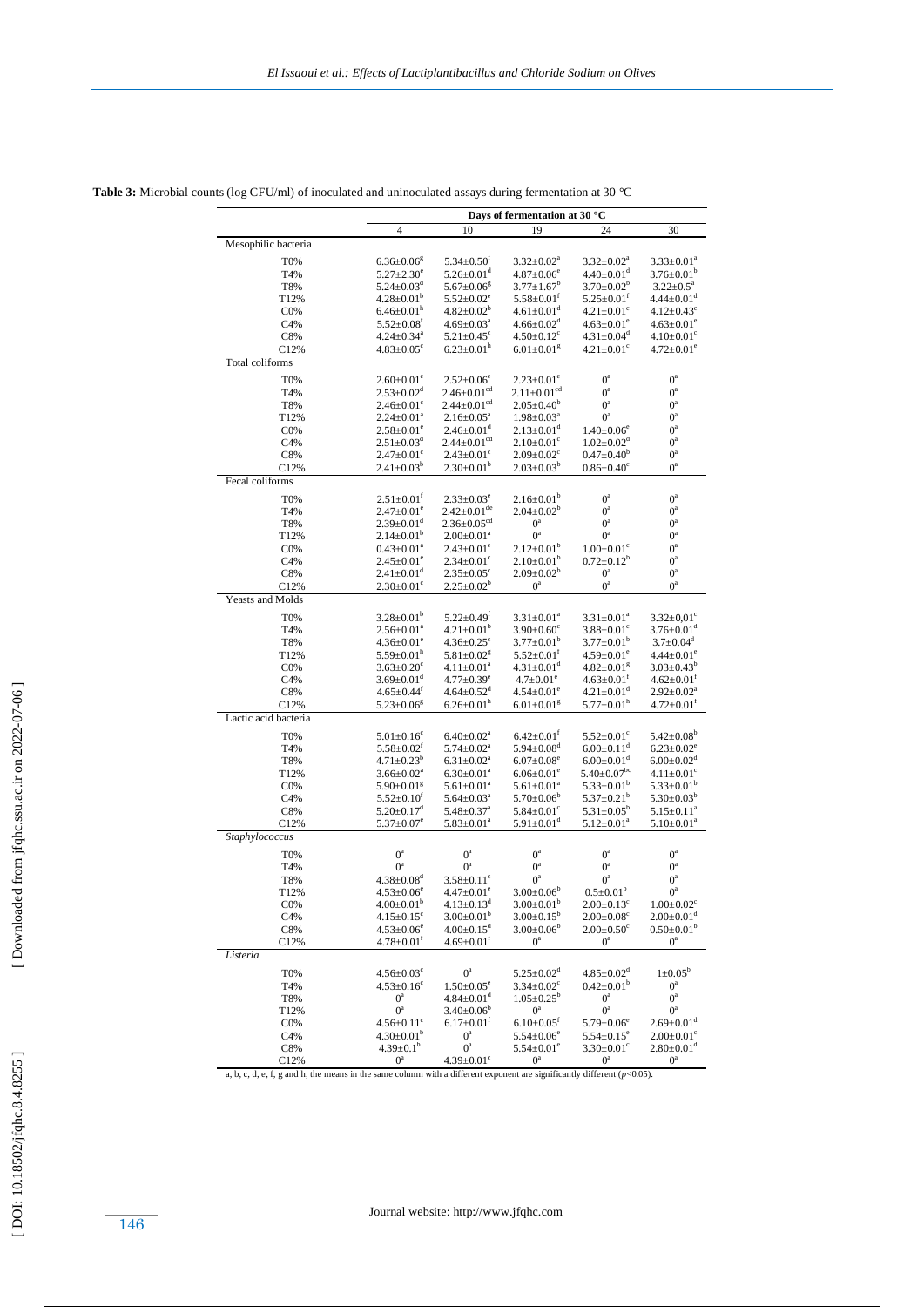

**Figure 1**: Changes in pH of inoculated and uninoculated brines during fermentation at 22 °C



**Figure 2**: Changes in pH of inoculated and uninoculated brines during fermentation at 30 °C



Figure 3: Changes in titratable acidity (g) of inoculated and uninoculated brines during fermentation at 22 °C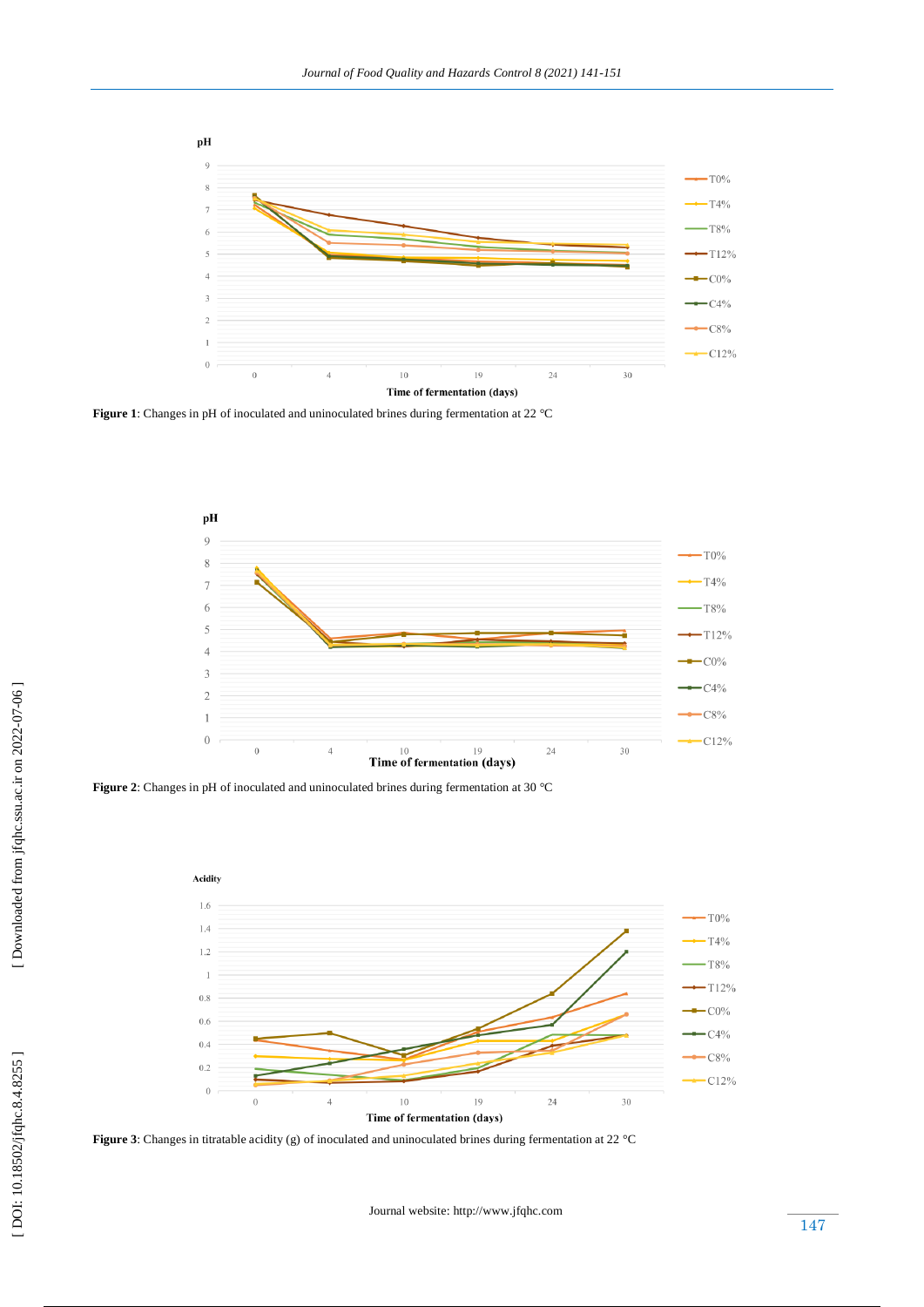

**Figure 4**: Changes in titratable acidity (g) of inoculated and uninoculated brines during fermentation at 30 °C

### **Discussion**

 In the recent years, considerable research has been undertaken on the elucidation of technological properties of LAB, which could transform a traditional fermented product into a functional food providing new perspectives for olive industry. In this study, the effect of *L. plantarum* 11 as starter culture in olives fermentation of the Moroccan picholine variety was tested. The subsequent selection of this strain was based on the ability to growth at different pH and salt concentrations, antibiotic resistance, capacity to produce antibacterial substances as well as acidifying and antioxidant properties (El Issaoui et al., 2021).

 According to the results, fermentation at 30 °C showed a rapid decrease in pH (first 4 days), compared to 22 °C, which is an important preliminary step in olives fermentation and might be due to the formation of lactic acid, which is the main metabolic product of LAB. The pH value is a parameter which directly influences the success of fermentation, and is considered to be an important factor in terms of technology and safety of finished product. The pH obtained after 30 days of fermentation at 30 °C was below the international standard for table olives (around 4.30) (Trade standard applying to table olives, (2004), for all brines supplemented with a concentration higher than or equal to 4% (w/v) of NaCl. On the other hand, at 22 °C, the values were all higher than 4.4. Similar results have been reported by Tassou et al*.* (2002) who demonstrated that pH values of brines supplemented with 6 and 8% (w/v) of NaCl were lower than the pH of brines at 4%. In a recent study of Medina et al *.* (2020) on aerobic fermentation of black olives, the recorded pH was often higher than the recommendations. Differences

in pH and acidity between inoculated and uninoculated assays have been detected. The decrease in pH was important when starter culture was not applied, and therefore acidity values were higher. This difference might be due to LAB with potential acidifying capacity spontaneously developed in control batches, compared to experimental batches which might be dominated by *L. plantarum* 11 with moderate acidifying capacity. These results were in agreement with a previous work undertaken by Blana et al*.* (2014) who noted that the drop in pH was significant in the processes inoculated with *L. pentosus* B281 and in the case of co -culture with *L. pentosus* B281 and *L. plantarum* B282, compared to high pH values (>6) recorded for assays inoculated only with *L. plantarum* B282.

The high acidity levels were obtained for samples saltfree or brined with 4% (w/v) of sodium chloride at 22 °C. Same observations have been reported by other studies which have shown that high acidity was obtained at low salt concentration during olives fermentation (Özay and Borcakh, 1995). In the study of Anagnostopoulos et al *.* (2020), the maximum values of acidity were obtained after 120 days of fermentation, for spontaneously fermented olives, inoculated with *L. plantarum* as starter culture, added with 7% of NaCl and 3.3% of citric acid. However, less significant acidity values  $(<0.5\%)$  were obtained for olives fermented under the same conditions with 10% of NaCl.

 Table olives are considered as rich in natural antioxidants and a source of phenolic compounds (Durante et al*.,* 2018; García et al*.,* 2018; Moreno -González et al*.,* 2020). The total phenols content was considerably

Downloaded from jfqhc.ssu.ac.ir on 2022-07-06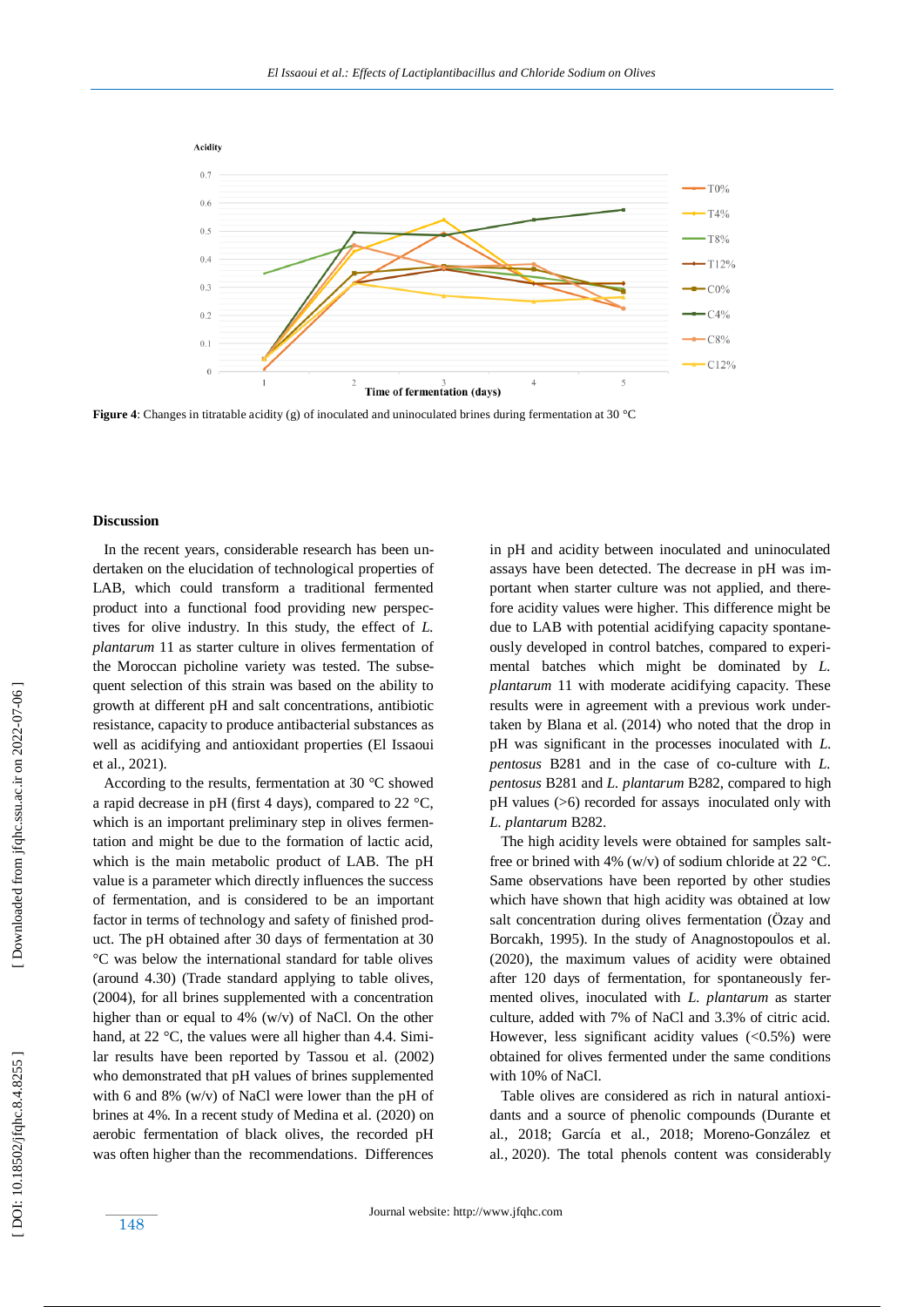reduced in the various samples at the end of the process compared to raw material, which could be explained by alkaline treatment applied at the start of the process. Marsilio et al. (2005) compared olives treated and untreated with NaOH and found that the phenols content in untreated olives was higher compared to olives treated with lye.

 Likewise, the decline in phenols content might be due to the degradation of these compounds by LAB and yeasts, or to their diffusion from fruits to the brine (Anagnostopoulos et al., 2020). Different studies (Romero et al*.,* 2004 ; Sánchez -Rodríguez et al*.,* 2018) show that phenol content depends as much on olive variety as on processing method, and also on the ripeness of olive. Similarly, experimental assays inoculated by start er culture showed high retention of these compounds, compared to the controls. A study undertaken by Romeo et al*.* (2018) indicated that the use of *L. plantarum* as a starter culture led to a high increase in total phenols content in three varieties of olives analyzed.

 LAB population was predominant during the process in both inoculated and uninoculated assays. LAB growth kinetics were almost similar in the presence or absence of starter culture and no remarkable difference was observed in the values of Figures 3 and 4, which can be explained by the natural and spontaneous multiplication of LAB during fermentations. *L. plantarum* 11, used as a starter culture in this experiment, may be resistance to the microflora naturally presented in the different fermentation processes, as well as to the different salt concentrations applied, which can be justified by the number of LAB obtained in the inoculated (6 log CFU/ml) and uninoculated (5 log CFU/ml) processes incubated at 22 °C. However, only a dominance test using molecular assays can demonstrate this observation.

 The presence of yeasts in olives can be advantageous from the point of view of flavor, by improving organoleptic characteristics of fruits (Arroyo-López et al*.,* 2008) as well as by their probiotic activity (Porru et al*.,* 2018). However, at high concentrations, yeasts are known to be responsible for an undesirable fermentation caused mainly by accumulation of  $CO<sub>2</sub>$  and acidity reduction in finished product (Anagnostopoulos et al*.*, 2017). In this experiment, dominance of yeasts towards the end of fermentation, compared to other microbial populations, can be justified by their high salt and high acidity tolerance (Bautista -Gallego et al*.,* 2011 ; Tofalo et al*.,* 2013) **.** At 22 °C, the load of these germs was reduced in experimental brines added with 4 and 8% (w/v) of NaCl, which can be explained by the occurrence of starter culture used in the maintenance of yeasts growth.

 The elimination of coliforms indicates a good evolution of olive fermentation process towards lactic fermentation, instead of other fermentations, and therefore a natural improvement in the hygienic quality of fermented olives. The load of total and fecal coliforms was reduced in all samples. This decrease was more rapid and significant in experimental samples incubated at 30 °C. Elimination of coliforms was delayed for at least a week in samples uninoculated with starter culture. Ghabbour et al *.* (2016) studied the control of the spontaneous fermentation process of un-debittered Moroccan Picholine green olives using two strains of lactobacilli (*L. plantarum* S175 and *L. pentosus* S100) and indicated that elimination of coliforms in uninoculated trials was delayed by 10 days compared to the tests inoculated with a combination of *L. plantarum* and *L. pentosus*. In addition, several studies have demonstrated the intervention of starter culture in the rapid elimination of coliforms through olives processing (Anagnostopoulos et al*.,* 2020; Chranioti et al*.,* 2018) .

 Generally, the presence of *Listeria* and *Staphylococcus* in food is an indicator of poor hygiene. Even if the fermentation brine does not present favorable environment to this pathogens, several studies have reported their survival during different storage times (Bevilacqua et al*.,*  2018; Medina et al*.,* 2020). In this study, *Staphylococcus* and *Listeria* which was used as target microorganisms were not detected at the end of the process, in experimental trials brined with 4, 8 and  $12\%$  (w/v) of sodium chloride at 30 °C. According to Franzetti et al*.* (2011), the biomass and metabolic activity of LAB as well as a pH below 4.5 pose significant obstacles for *L. monocytogenes* and *Staphylococcus* growth.

 Fermentation temperature must be close to 25 °C because at below the fermentation is blocked and above, other harmful fermentations expand (Rokni et al., 2015). In this study, microbiological quality of olives was more satisfactory at the optimal growth temperature of LAB (30 °C). However, the best biochemical characteristics (pH, acidity, and polyphenol content) were obtained at 22 °C. This can be explained by the fact that at 30 °C, the fermentation process is accelerated, and a prolonged fermentation period can lead to a decrease in nutritional quality. Pistarino et al *.* (2013) showed that total phenolic content was remarkably reduced for the three applied temperatures (22, 30, and 37  $^{\circ}$ C) after an extended fermentation time of black olives.

#### **Conclusion**

 Data obtained by this experiment showed that starter culture (*L. plantarum* 11) was able to establish a controlled fermentation of black olives at 30 °C. The hygienic and nutritional quality of the olives, mainly in terms of the polyphenol content, was improved by inoculating *L. plantarum* 11 with an initial concentration of  $10<sup>6</sup>$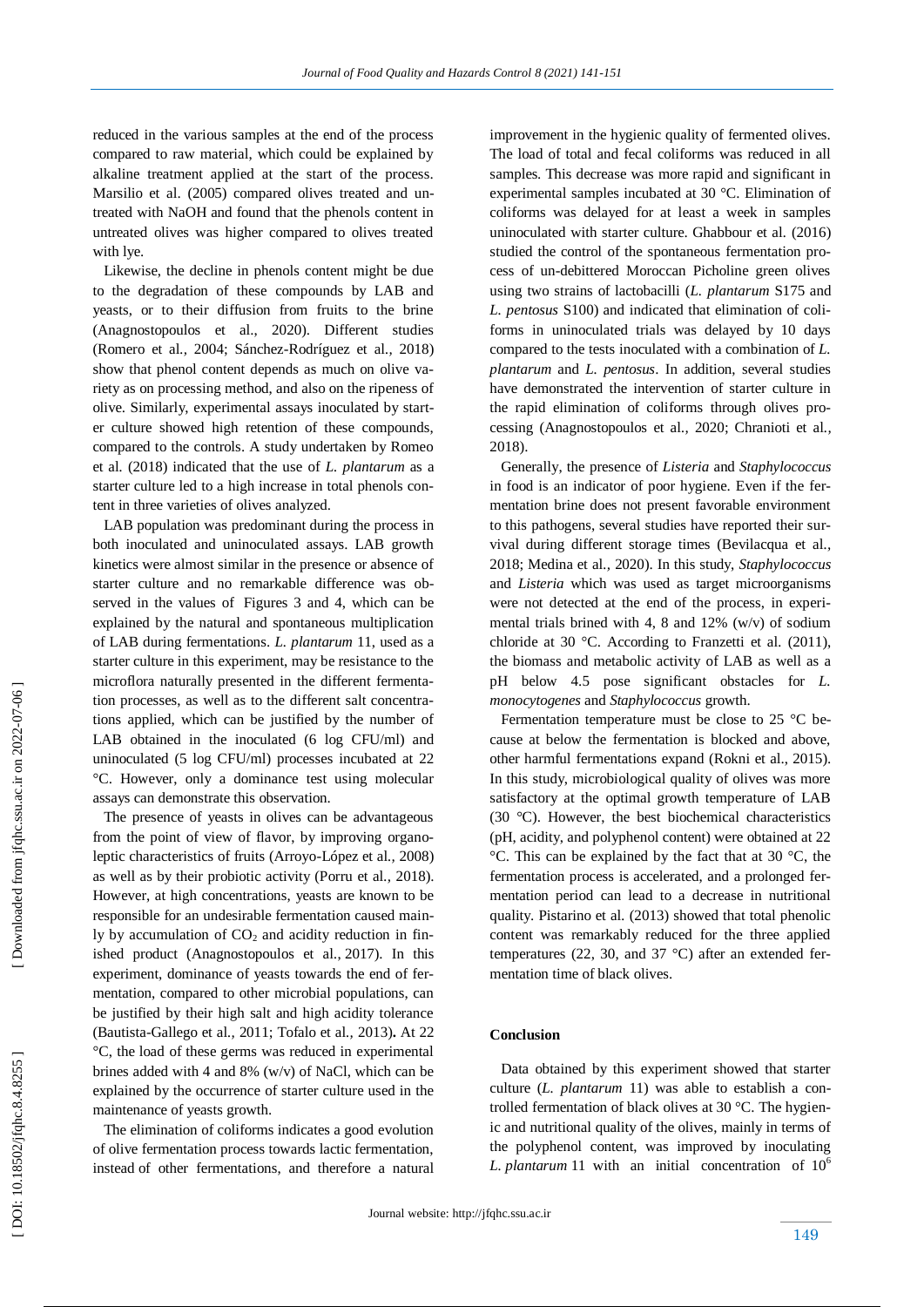CFU/ml, and brining with a reduced concentration of sodium chloride (4%). These fermentation conditions guaranteed a healthier final product that met the recommended microbiological criteria. As a result, *L. plantarum* 11 could become a promising candidate for production of olives with technological potential provided these results can be applied on an industrial scale.

## **Author contributions**

 K.E., S.B., and E.O.K. designed the study; K.E. conducted the experimental work and wrote the manuscript; K.E., S.B., N.A., N.S.S., and J.A. analyzed the data. All the authors read and approved the final manuscript.

#### **Conflicts of interest**

 The authors declare that they have no competing interests.

#### **Acknowledgements**

 This study did not receive any specific grant from funding agencies in the public, commercial, or non-forprofit sectors.

#### **Reference s**

- Anagnostopoulos D.A., Goulas V., Xenofontos E., Vouras C., Nikoloudakis N., Tsaltas D. (2020). Benefits of the use of lactic acid bacteria starter in green cracked cypriot table olives fermentation. *Foods*. 9: 17[. \[DOI: 10.3390/foods9010017](https://doi.org/10.3390/foods9010017) ]
- Anagnostopoulos D., Bozoudi D., Tsaltas D. (2017). Yeast ecology of fermented table olives: a tool for biotechnological applications. *Yeast - Industrial Applications.* 135 -152. [DOI: 10.5772/intechopen.70760]
- Arroyo -López F.N., Querol A., Bautista -Gallego J., Garrido Fernández A. (2008). Role of yeasts in table olive production. *International Journal of Food Microbiology.* 128: 189 -196. [\[DOI: 10.1016/j.ijfoodmicro.2008.08.018](https://doi.org/10.1016/j.ijfoodmicro.2008.08.018) ]
- Bautista -Gallego J., Rodríguez -Gómez F., Barrio E., Querol A., Garrido -Fernández A., Arroyo -López F.N. (2011). Exploring the yeast biodiversity of green table olive industrial fermentations for technological applications. *International Journal of Food Microbiology.* 147: 89 -96. [DOI: [10.1016/j.ijfoodmicro.](https://doi.org/10.1016/j.ijfoodmicro.2011.03.013) [2011.03.013](https://doi.org/10.1016/j.ijfoodmicro.2011.03.013) ]
- Bevilacqua A., Campaniello D., Speranza B., Sinigaglia M., Corbo M.R. (2018). Survival of *Listeria monocytogenes* and *Staphylococcus aureus* in synthetic brines. Studying the effects of salt, temperature and sugar through the approach of the design of experiments. *Frontiers in Microbiology.* 9: 240. [DOI: [10.3389/fmicb.2018.00240](https://doi.org/10.3389/fmicb.2018.00240) ]
- Blana V.A., Grounta A., Tassou C.C., Nychas G. -J.E., Panagou E.Z. (2014). Inoculated fermentation of green olives with potential probiotic *Lactobacillus pentosus* and *Lactobacillus plantarum* starter cultures isolated from industrially fermented olives. *Food Microbiology.* 38: 208 -218[. \[DOI: 10.1016/j.fm.2013.09.](https://doi.org/10.1016/j.fm.2013.09.007) [007](https://doi.org/10.1016/j.fm.2013.09.007) ]
- Chammem N., Kachouri M., Mejri M., Peres C., Boudabous A., Hamdi M. (2005). Combined effect of alkali pretreatment and sodium chloride addition on the olive fermentation process.

*Bioresource Technology.* 96: 1311 -1316. [\[DOI: 10.1016/j.](https://doi.org/10.1016/j.biortech.2004.10.005) [biortech.2004.10.005](https://doi.org/10.1016/j.biortech.2004.10.005) ]

- Chranioti C., Kotzekidou P., Gerasopoulos D. (2018). Effect of starter cultures on fermentation of naturally and alkali -treated *cv*. Conservolea green olives. *LWT*. 89: 403 -408. [\[DOI:](https://doi.org/10.1016/j.lwt.2017.11.007)  [10.1016/j.lwt.2017.11.007](https://doi.org/10.1016/j.lwt.2017.11.007) ]
- Code des pratiques loyales pour les olives de table. (2018). Version 10
- De Castro A., Sánchez A.H., Cortés -Delgado A., López -López A., Montaño A. (2019). Effect of Spanish -style processing steps and inoculation with *Lactobacillus pentosus* starter culture on the volatile composition of cv. Manzanilla green olives. *Food Chemistry* . 271: 543 -549. [\[DOI: 10.1016/j.foodchem.2018.07.](https://doi.org/10.1016/j.foodchem.2018.07.166) [166](https://doi.org/10.1016/j.foodchem.2018.07.166) ]
- Durante M., Tufariello M., Tommasi L., Lenucci M.S., Bleve G., Mita G. (2018). Evaluation of bioactive compounds in black table olives fermented with selected microbial starters. *Journal of the Science of Food and Agriculture*. 98: 96 -103. [\[DOI:](https://doi.org/10.1002/jsfa.8443)  [10.1002/jsfa.8443](https://doi.org/10.1002/jsfa.8443) ]
- El Issaoui K., Khay E.O., Abrini J., Zinebi S., Amajoud N., Senhaji N.S., Abriouel H. (2021). Molecular identification and antibiotic resistance of bacteriocinogenic lactic acid bacteria isolated from table olives. *Archives of Microbiology.* 203: 597 -607. [DOI[: 10.1007/s00203](https://doi.org/10.1007/s00203-020-02053-0)-020-02053-0]
- Franzetti L., Scarpellini M., Vecchio A., Planeta D. (2011). Microbiological and safety evaluation of green table olives marketed in Italy. *Annals of Microbiology.* 61: 843 -851. [\[DOI:](https://doi.org/10.1007/s13213-011-0205-x)  [10.1007/s13213](https://doi.org/10.1007/s13213-011-0205-x) -011 -0205 - x ]
- García P., Romero C., Brenes M. (2018). Bioactive substances in black ripe olives produced in spain and the USA. *Journal of Food Composition and Analysis.* 66: 193 -198. [DOI: [10.1016/j.jfca.2017.12.022](https://doi.org/10.1016/j.jfca.2017.12.022) ]
- Ghabbour N., Rokni Y., Lamzira Z., Thonart P., Chihib N. -E., Peres C., Asehraou A. (2016). Controlled fermentation of Moroccan picholine green olives by oleuropein -degrading Lactobacilli strains. *Grasas y Aceites*. 67: 1 -7. [DOI: 10.3989/gya. 0759152]
- Grounta A., Tassou C.C., Panagou E.Z. (2017). 16 Greek -style table olives and their functional value. *Olives and Olive Oil as Functional Foods: Bioactivity, Chemistry and Processing*. 1st Edition. 325 -342.
- Gueboudji Z., Kadi K., Nagaz K. (2021). Extraction and quantification of polyphenols of olive oil mill wastewater from the cold extraction of olive oil in the region of Khenchela - Algeria. *Genetics and Biodiversity Journal*. 116 -122.
- He F.J., MacGregor G.A. (2018). Role of salt intake in prevention of cardiovascular disease: controversies and challenges. *Nature Reviews Cardiology.* 15: 371-377[. \[DOI: 10.1038/s41569-](https://doi.org/10.1038/s41569-018-0004-1) 018[-0004](https://doi.org/10.1038/s41569-018-0004-1)-1]
- Lanza B., Di Serio M.G., Russi F., Iannucci E., Giansante L., Di Loreto G., Di Giacinto L. (2014). Evaluation of the nutritional value of oven -dried table olives (cv. Majatica) processed by the Ferrandina style. *Rivista Italiana Delle Sostanze Grasse*. 91: 117 -127.
- Marsilio V., Seghetti L., Iannucci E., Russi F., Lanza B., Felicioni M. (2005). Use of a lactic acid bacteria starter culture during green olive (*Olea europaea* L cv Ascolana tenera) processing. *Journal of the Science of Food and Agriculture.* 85: 1084 - 1090[. \[DOI: 10.1002/jsfa.2066](https://doi.org/10.1002/jsfa.2066) ]
- Maslanka S.E., Solomon H.M., Sharma S., Johnson E.A. (2013). *Clostridium botulinum* and its toxins. *Compendium of Methods for the Microbiological Examination of Foods*. [DOI: [10.2105/MBEF.0222.037](http://dx.doi.org/10.2105/MBEF.0222.037) ]
- Mateus T., Santo D., Saúde C., Pires -Cabral P., Quintas C. (2016). The effect of NaCl reduction in the microbiological quality of cracked green table olives of the Maçanilha Algarvia cultivar. *International Journal of Food Microbiology.* 218: 57 -65. [\[DOI: 10.1016/j.ijfoodmicro.2015.11.008](https://doi.org/10.1016/j.ijfoodmicro.2015.11.008)]
- Medina E., García ‐García P., Romero C., De Castro A., Brenes M. (2020). Aerobic industrial processing of Empeltre cv. natural black olives and product characterisation. International *Journal of Food Science and Technology.* 55: 534-541. [DOI: 10.1111/ijfs.14282]